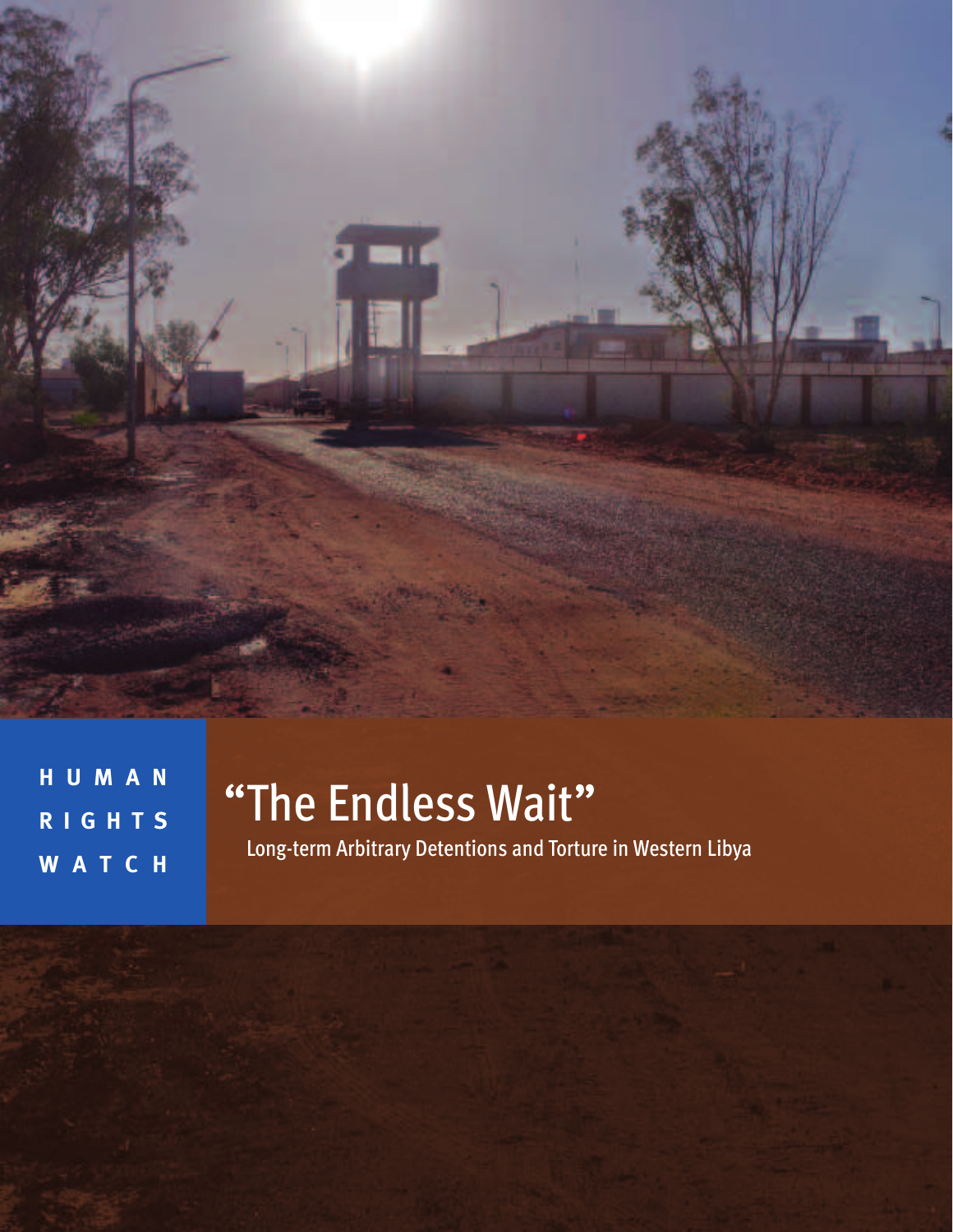

# **The Endless Wait**

# Long-Term Arbitrary Detentions and Torture in Western Libya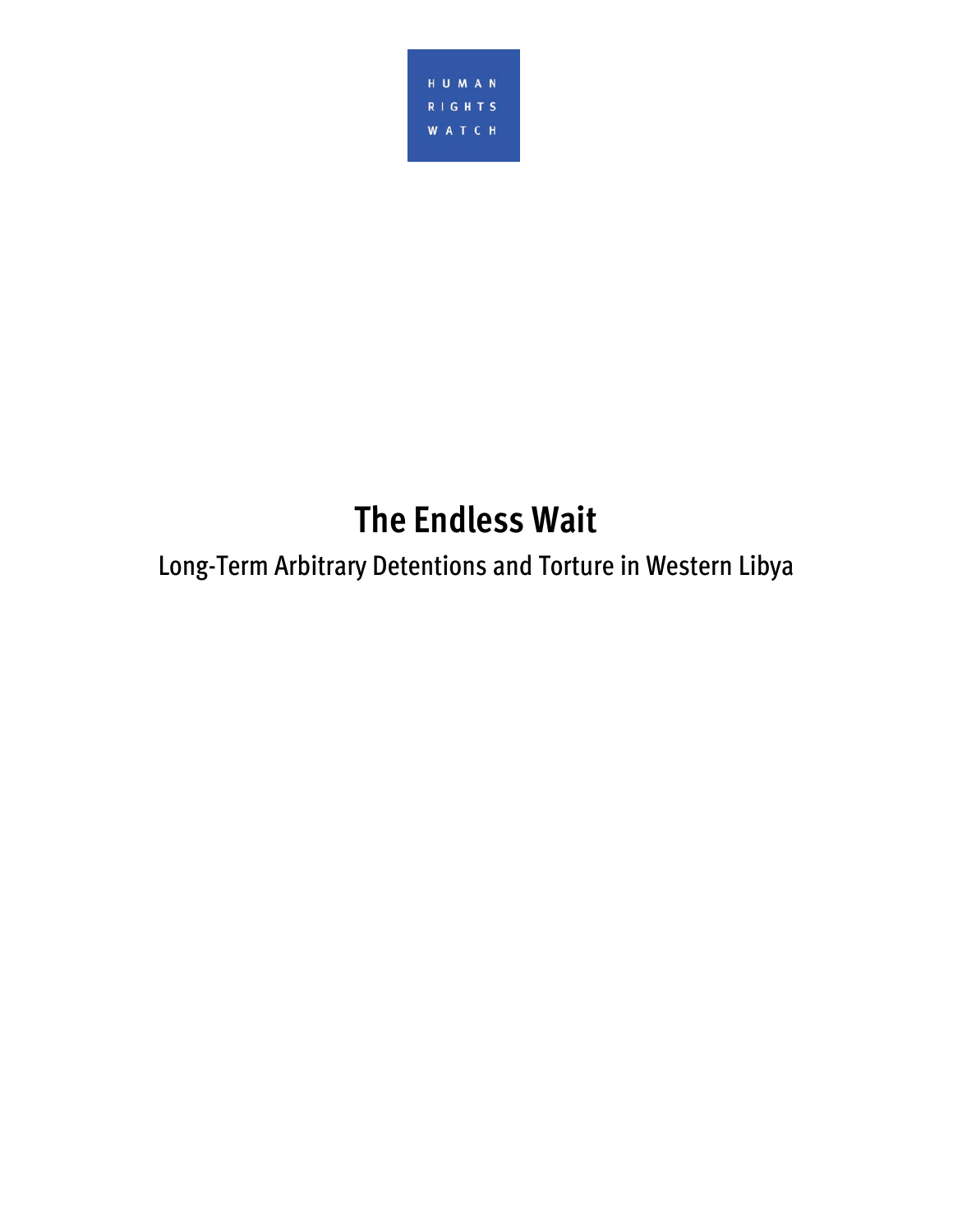Copyright © 2015 Human Rights Watch All rights reserved. Printed in the United States of America ISBN: 978-1-62313-3030 Cover design by Rafael Jimenez

Human Rights Watch defends the rights of people worldwide. We scrupulously investigate abuses, expose the facts widely, and pressure those with power to respect rights and secure justice. Human Rights Watch is an independent, international organization that works as part of a vibrant movement to uphold human dignity and advance the cause of human rights for all.

Human Rights Watch is an international organization with staff in more than 40 countries, and offices in Amsterdam, Beirut, Berlin, Brussels, Chicago, Geneva, Goma, Johannesburg, London, Los Angeles, Moscow, Nairobi, New York, Paris, San Francisco, Sydney, Tokyo, Toronto, Tunis, Washington DC, and Zurich.

For more information, please visit our website: http://www.hrw.org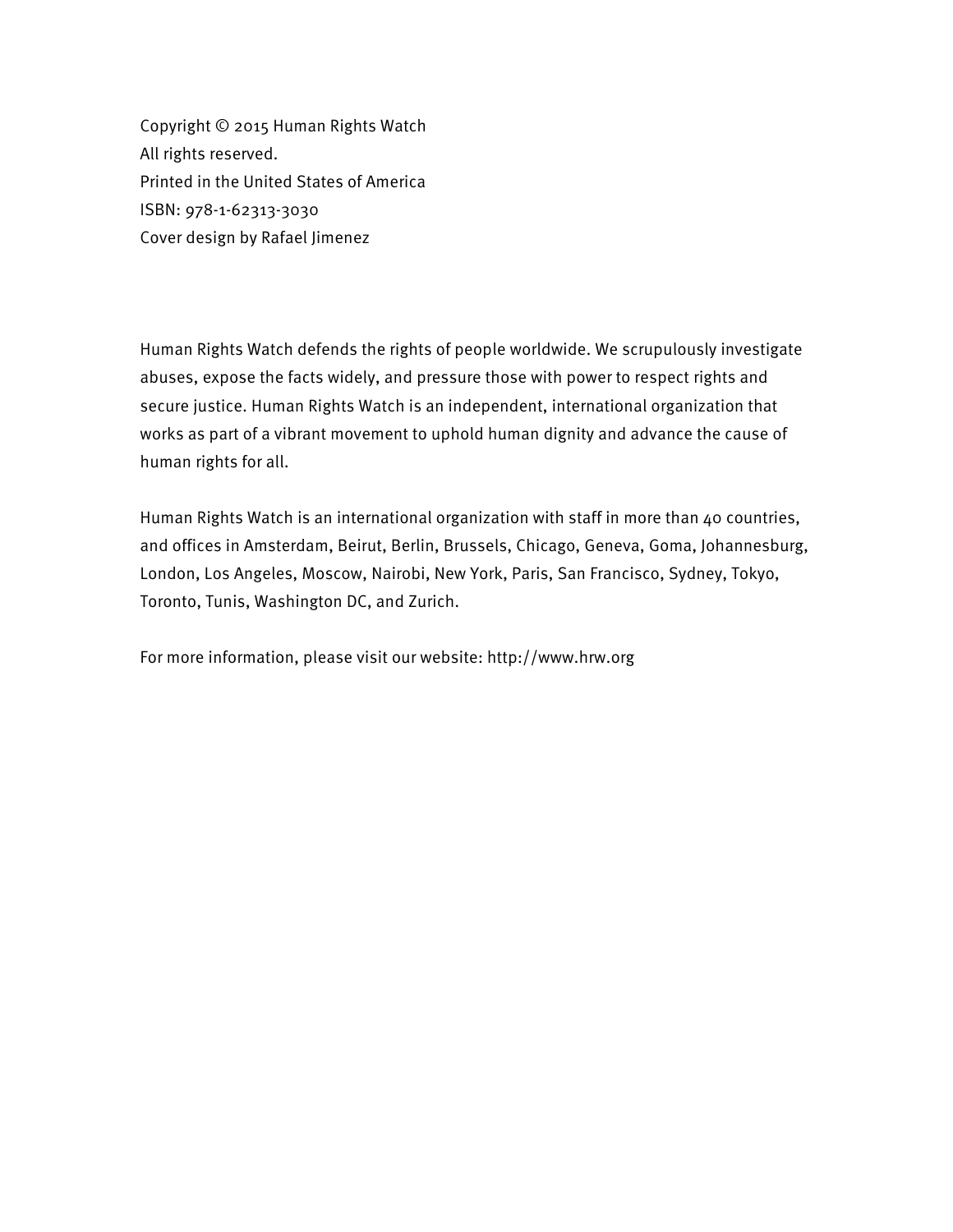

ISBN: 978-1-62313-3030

# **The Endless Wait**

Long-Term Arbitrary Detentions and Torture in Western Libya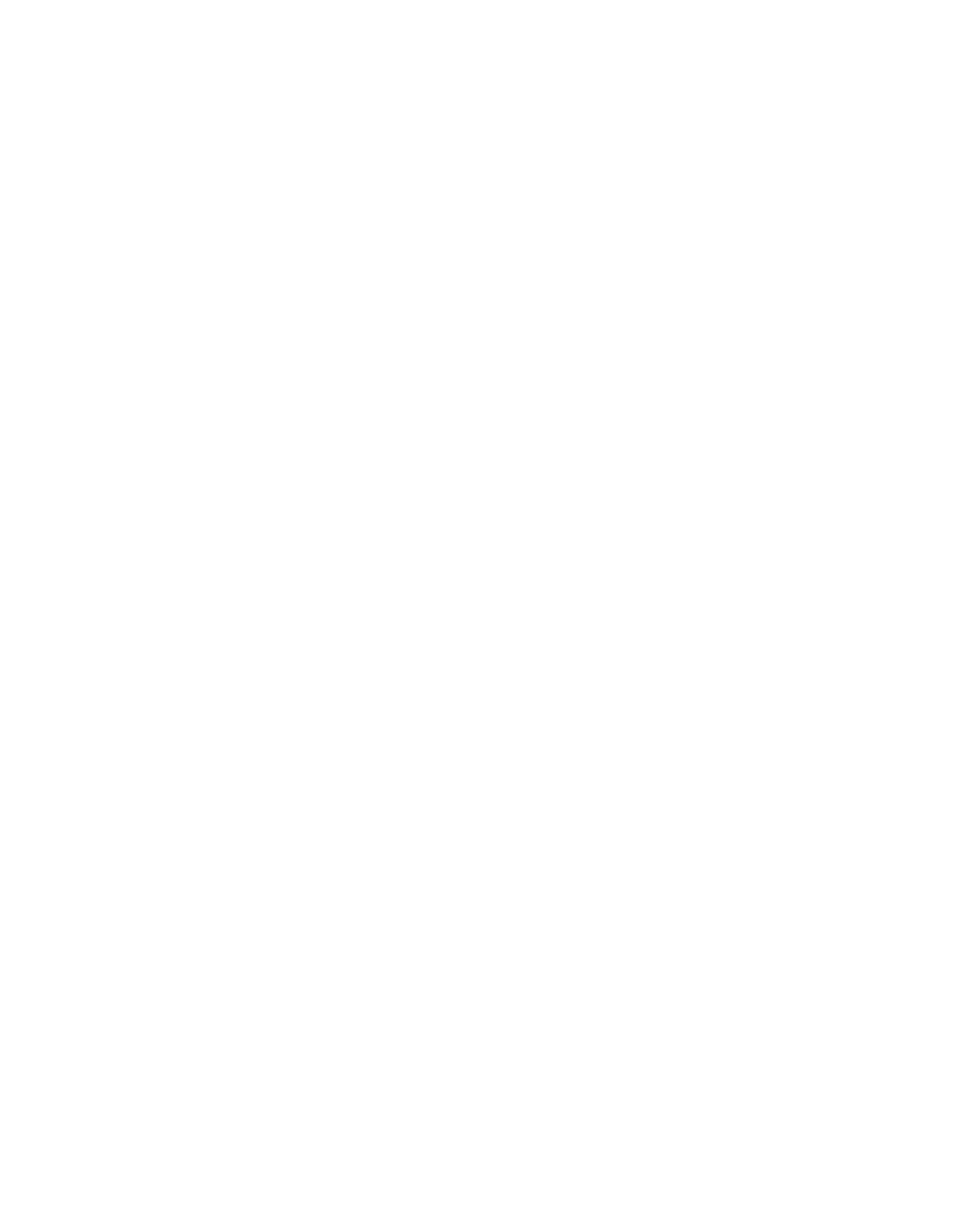## **Summary**

Consecutive interim governments and authorities in Libya have failed to investigate, prosecute, charge and end the arbitrary detention of thousands of people held in relation to the 2011 uprising against former Libyan leader Muammar Gaddafi.

Based on visits in September 2015 to four detention facilities in Tripoli and Misrata and interviews with 120 detainees—most in pre-charge detention—this report finds that 1.975 out of 2.479 detainees have languished in prisons for up to four years without being brought before a judge, receiving any form of judicial review or being charged with an offense, and without any apparent legal basis for their detention. Prolonged detention without judicial reviews is a grave violation of international law and may amount to a crime against humanity.

When Human Rights Watch visited only about 25 percent of detainees in the facilities which are controlled by the Justice Ministry of the self-proclaimed government based in Tripoli, and administered by the Judicial Police that reports to the ministry—were prisoners serving sentences after being convicted of a crime by a court, according to records provided by prison authorities. None of those interviewed had access to a lawyer upon arrest or during interrogation. Almost all sentenced detainees complained of lack of adequate legal representation, including confidential consultations with lawyers, although some of the few who faced trial had legal representation during proceedings.

Detainees, including children, in all of the facilities visited provided credible and consistent accounts of ill-treatment, in some cases apparently visible to researchers, such as beatings on the soles of the feet with plastic pipe, electrical cable, chains, sticks, fists, and even horsewhips; suspension from doors or ceilings for hours; electrical shocks; and being held in solitary confinement for up to seven weeks, which may amount to torture in certain circumstances. During interviews, detainees referred to other detention facilities in western Libya, including in Tripoli and Misrata, where they said they had recently suffered tortured or ill-treatment.

Confronted with allegations of ill-treatment in prisons, Ibrahim Bashiya, the Tripoli-based general prosecutor, said, "I do not condone torture, but there is torture in most prisons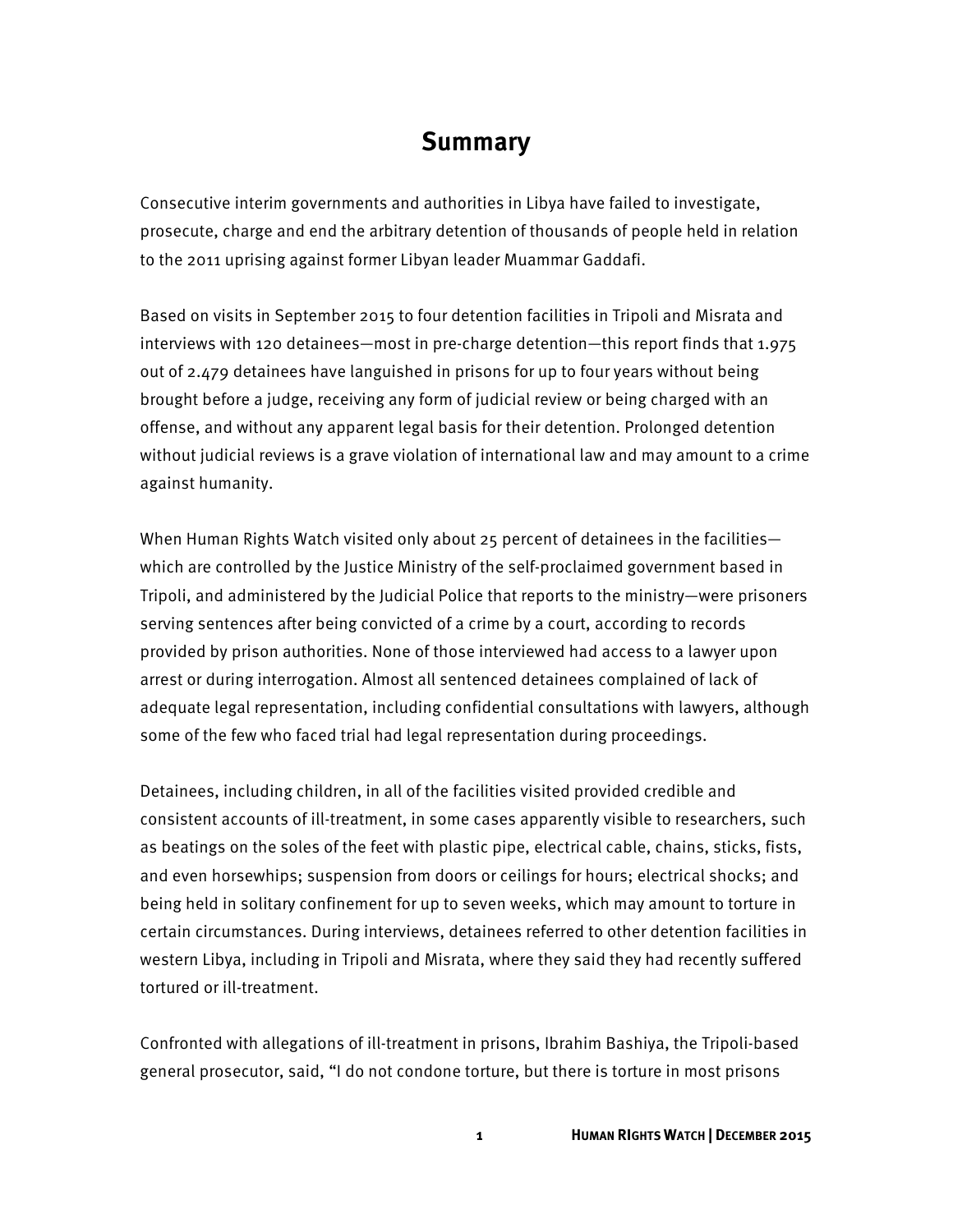around the world, in particular against rebellious detainees."<sup>1</sup> Mustafa al-Gleib, justice minister of the self-proclaimed government in Tripoli, said incidents of torture were "acts of individuals, not a phenomenon," but that he would "take measures and ensure that perpetrators are punished" if "advised of such acts."<sup>2</sup>

Detention conditions varied in the different prisons but were particularly bad at al-Huda Prison in Misrata, where Human Rights researchers observed overcrowding in most sections, broken sanitary installations, a lack of railings in the exposed stairways, poor hygiene, and poorly ventilated, damp cells. Detainees also complained about food quality.

Most detainees interviewed by Human Rights Watch were suspected sympathizers, volunteer fighters, and members of Gaddafi's security forces, according to the authorities; others were accused by the authorities of crimes, such as murder and theft. A small number were suspected by the authorities of "terrorism" or of belonging to extremist groups such as Islamic State (also known as ISIS).

Libyan factions have been engulfed in armed conflicts in the east and west of the country since July 2014, resulting in mass internal displacement of civilians, unlawful killings, indiscriminate attacks on civilians and civilian infrastructure, and arbitrary detentions.<sup>3</sup> Efforts by the United Nations, begun in September 2014, to broker a deal for a unity government have so far failed.<sup>4</sup>

The lack of a central government authority has resulted in a widespread breakdown in law and order and in the collapse of an already dysfunctional justice system in many parts of the country, including a near stand-still of legal proceedings.<sup>5</sup>

 $\overline{a}$ 

<sup>&</sup>lt;sup>1</sup> Human Rights Watch meeting with Ibrahim Bashiya, general prosecutor, Tripoli, September 22, 2015.

<sup>2</sup> Human Rights Watch meeting with Mustafa al-Gleib, justice minister of the self-proclaimed government, Tripoli, September 19, 2015.

<sup>3</sup> "Libya: Spiraling Militia Attacks May Be War Crimes," Human Rights Watch news release, September 8, 2014, https://www.hrw.org/news/2014/09/08/libya-spiraling-militia-attacks-may-be-war-crimes.

<sup>4</sup> Two de facto governments are vying for legitimacy in Libya. One, the internationally recognized government, is based in the eastern cities of Tobruk and al-Bayda and is backed by the Libyan National Army and allied militias. Another, the selfproclaimed government (also known as the National Salvation Government), is supported by an armed militia alliance and controls Tripoli and most of western Libya.

<sup>5</sup> Hanan Salah (Human Rights Watch), "Libya's Justice Pandemonium," commentary, Jurist, April 14, 2014, https://www.hrw.org/news/2014/04/14/libyas-justice-pandemonium.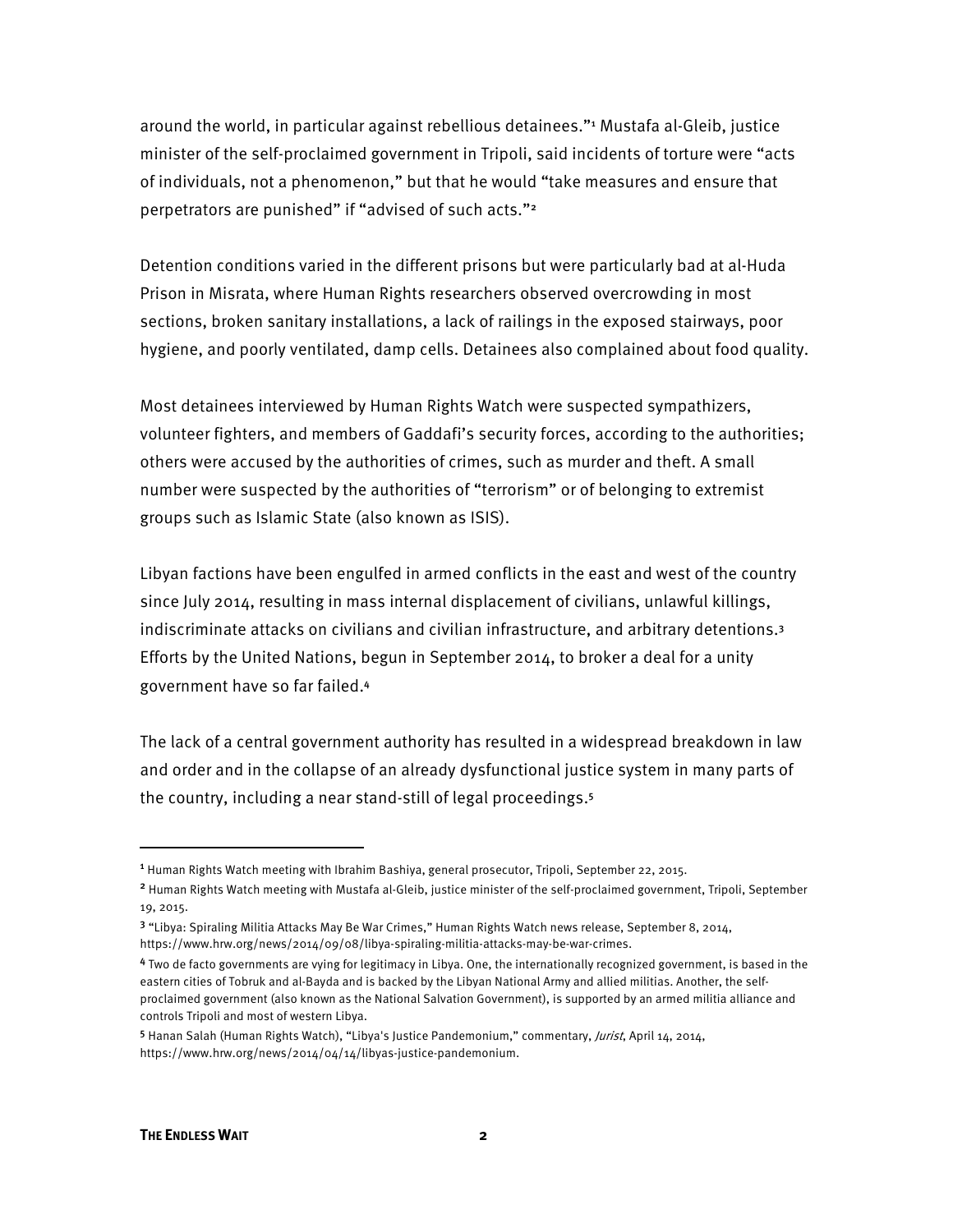In April 2015, Human Rights Watch documented widespread torture and arbitrary detentions in prisons in eastern Libya under the control of the internationally recognized government and forces allied with it.<sup>6</sup> Despite the widespread and systematic nature of these detentions across Libya and repeated promises since 2011, including passing laws committing to certain dates for release of detainees, authorities continued to flout Libyan and international law, and provided no legal basis for these detentions and did not seek to put an end to them.

- To remedy this gross violation, Libya's general prosecutor based in Tripoli should order the immediate release of all those detained for longer than one year, who have not yet been charged, or whose detention has not been approved by a court.
- Libya's criminal justice authorities should issue immediate public guidance on maximum detention periods before a person is brought before a judge or released, and if in pretrial detention, maximum periods before a person is tried or released. The Justice Ministry should ensure all detention centers are open to inspection.
- The General Prosecutor should issue an immediate moratorium on any court-issued death sentences or corporal punishments, including floggings, due to the inhumane and cruel nature of these punishments. Civil and military courts in Libya have been imposing death sentences since the end of the 2011 conflict, although at time of writing no known death penalty had been carried out since 2010.

The International Criminal Court (ICC) has jurisdiction over war crimes, crimes against humanity, and genocide committed in Libya since February 15, 2011. Those who commit, order, assist, or have command responsibility for war crimes or crimes against humanity are subject to prosecution by domestic courts or the ICC. Citing instability in Libya and lack of resources as obstacles, Fatou Bensouda, the court's prosecutor, has limited probes into alleged crimes by former officials of the Gaddafi government during the 2011 revolution. Human Rights Watch has repeatedly urged the ICC prosecutor to pursue an additional investigation into ongoing violations in Libya.<sup>7</sup>

 $\overline{\phantom{a}}$ 

<sup>6</sup> Libya: Widespread Torture in Detention," Human Rights Watch news release, June 17, 2015, https://www.hrw.org/news/2015/06/17/libya-widespread-torture-detention.

<sup>7</sup> "Libya: New ICC Investigation Needed Amid Crisis," Human Rights Watch news release, May 11, 2015, https://www.hrw.org/news/2015/05/11/libya-new-icc-investigation-needed-amid-crisis.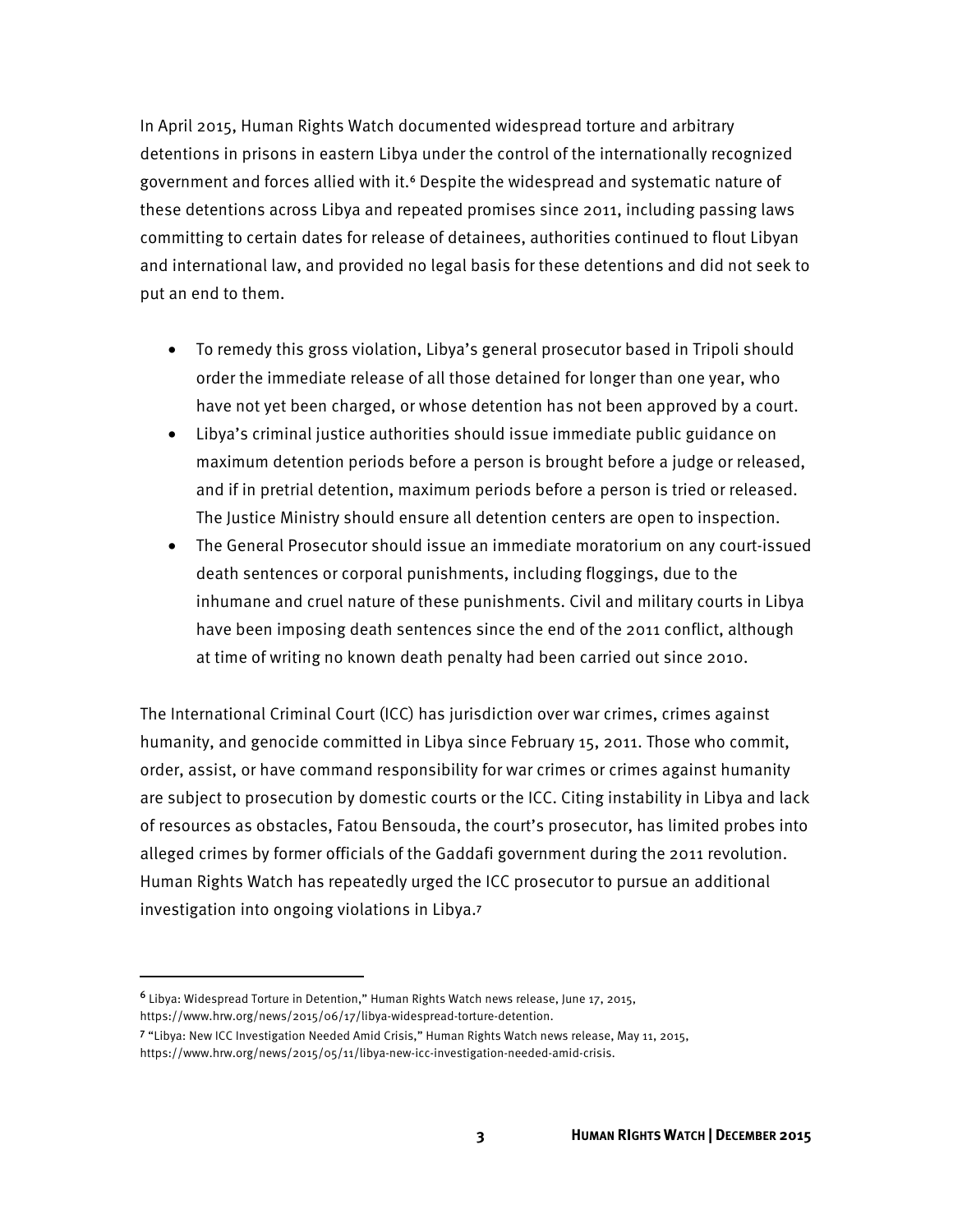- ICC member states and the UN Security Council should ensure that the court's prosecutor has sufficient diplomatic support and resources to pursue additional investigations into ongoing serious crimes within her jurisdiction. The ICC prosecutor should continue her efforts to open further investigations into these grave abuses, including torture and arbitrary detentions.
- Security Council members should accelerate implementation of the existing arms embargo and targeted sanctions in Libya. The council's 1970 sanctions committee should impose individual targeted sanctions against those responsible for planning, directing, or committing acts that violate applicable international human rights law or international humanitarian law in Libya, especially abuses in detention facilities.
- The investigation on Libya that the Office of the High Commissioner on Human Rights began conducting in July 2015 at the behest of the UN Human Rights Council should probe and report on patterns of arbitrary detentions, torture, and other illtreatment in detention facilities, with a view to helping ensure that perpetrators are held to account domestically and internationally.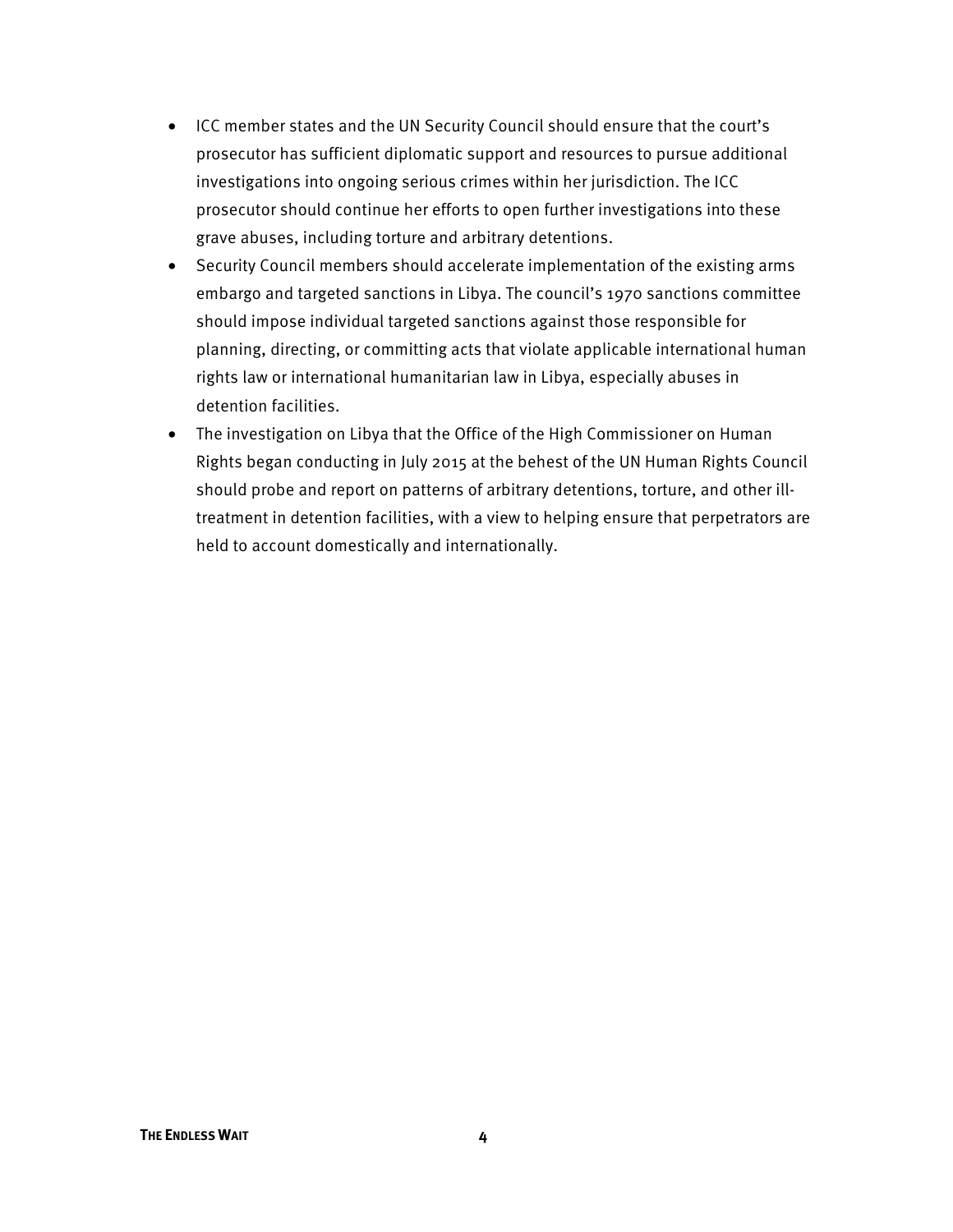# **Recommendations**

#### To the General Prosecutor

- Order the immediate release of all those detained for longer than one year without facing trial; those who have not yet been charged; or those whose detention has not been approved by a court.
- Announce to all courts and prosecutions that defendants currently on trial should be granted their full due-process rights including private and unfettered access to lawyers, access to all documents in their case file, and the right to defend themselves during the trial and at pretrial proceedings.
- Issue immediate public guidance on maximum detention periods before a person should be brought before a judge or released, and if in pretrial detention, issue guidance on maximum detention periods before a person is tried or released.
- Issue an immediate moratorium on any death sentences issued by courts.
- Issue an immediate moratorium on corporal punishments handed down by courts including floggings and *qassas* [amputation of limbs].
- Investigate any allegations of torture and due process violations with a view to holding perpetrators accountable and make public the findings.
- Require that detaining authorities keep a record, open for inspection of every detainee, including the legal basis for their detention, and whether and when the detainee was brought before a judge. The record should include a date of expiry of authority to detain, about which the detainee and his/her representatives should be informed.

#### To the Justice Ministry of the Self-Proclaimed Government

- Announce publicly that torture, including beatings in any form, will not be tolerated and that public officials or those acting under their supervision shall be held criminally responsible for any such act.
- Remove any guard or prison staff member who is found upon investigation to have ordered, committed or participated in an act of torture.
- Ensure that if authorities impose solitary confinement as a disciplinary measure on detainees, it is reserved for the most serious offenses, is strictly limited in duration, takes place in spaces that are not inhumane or degrading, and where competent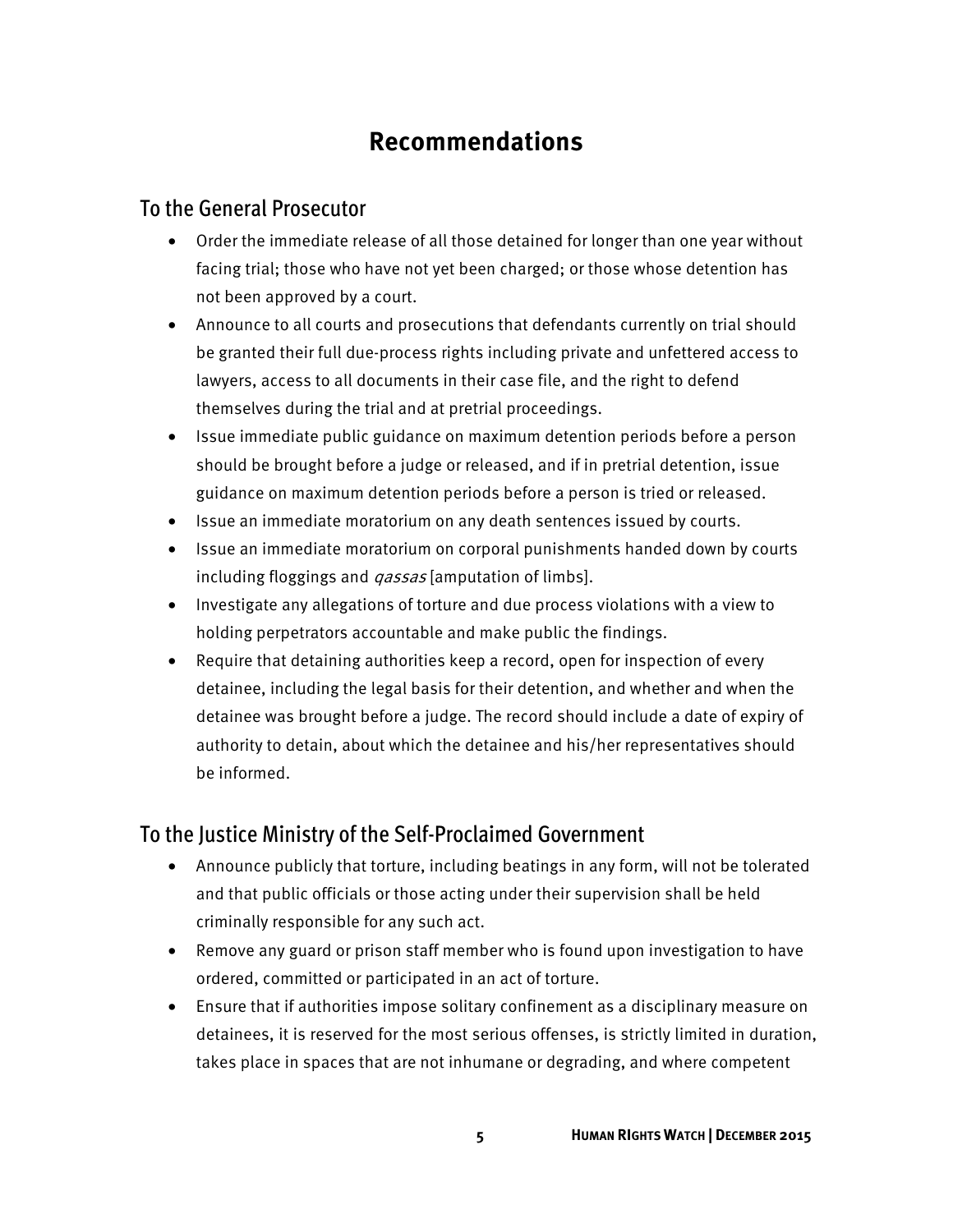medical experts regularly monitor the detainees and it is not used when there is a risk of harm to the mental health of the detainee.

- Ensure all such detention centers are open to inspection by local and international monitors.
- Ensure children are only detained as a measure of last resort, and for the shortest possible time; are held apart from the adult prison population, unless they are accompanied by a relative; and are not subjected to solitary confinement.
- Renovate or shut down al-Huda Prison in Misrata, where conditions are currently not suitable for detaining persons, and ensure that if any inmates are relocated rather than released, they should be moved to a facility where family visits are feasible in terms of distance and security.
- As a priority, ensure each prison has one functioning medical facility that can provide basic medical care, and that inmates needing more advanced care have access to such treatment or are released.

### To the UN Support Mission in Libya

• Ensure that any future Government of National Accord has the necessary constitutional guarantees and laws in place to address detention issues including maximum periods for people to be held in detention before they are charged, the automatic release of all those held longer than a year without being charged by a court, and the criminalization of any unlawful detention.

#### To the Prosecutor of the ICC

• Pursue an additional investigation into ongoing violations in Libya beyond the scope of the current investigation, to include those implicated in ongoing war crimes and crimes against humanity such as arbitrary detentions and torture.

### To the OHCHR Investigation on Libya

- Document patterns of arbitrary detentions, torture, and other ill-treatment in detention facilities in Libya, with a view to holding perpetrators to account by domestic or international courts.
- Recommend immediate revisions of the Libyan Constitutional Covenant, and law to eliminate arbitrary detention and ensure all detention is based on clear law and subject to judicial review.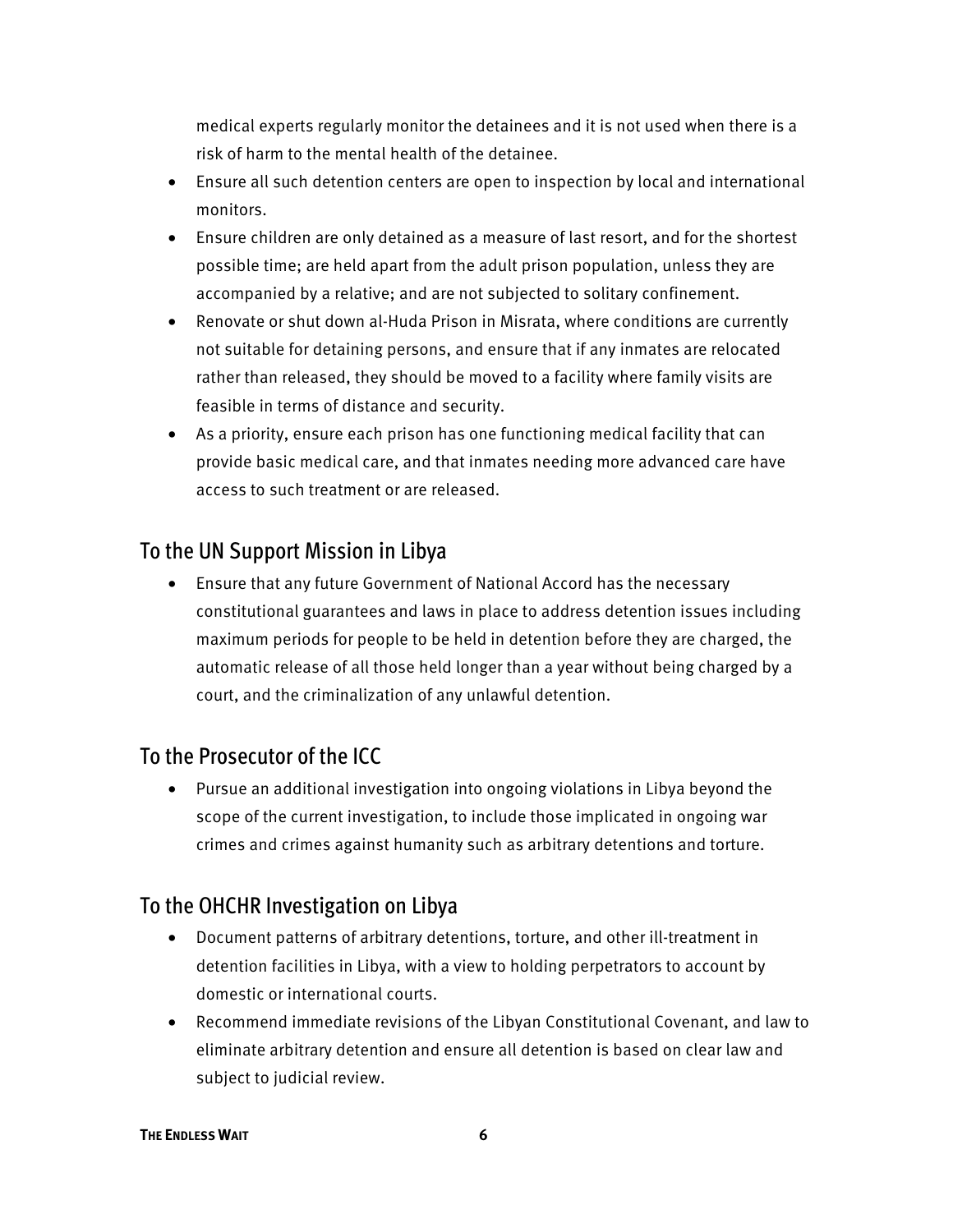## To Members of the UN Security Council

- The council's 1970 sanctions committee should impose individual targeted sanctions against those responsible for planning, directing, or committing, acts that violate applicable international human rights law or international humanitarian law in Libya, especially abuses in detention facilities.
- Ensure that the ICC prosecutor has sufficient support to conduct additional investigations into ongoing crimes under her jurisdiction.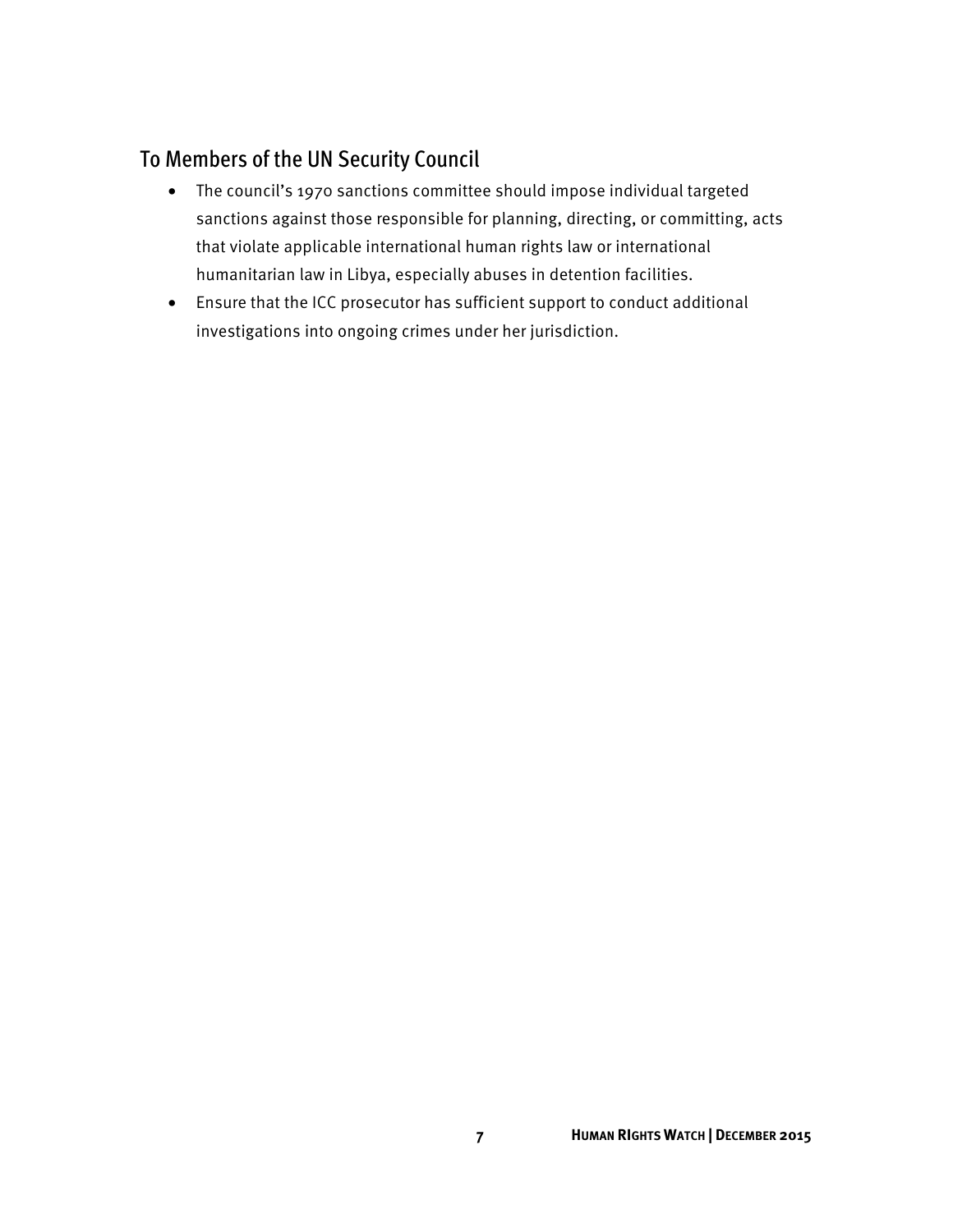# **Methodology**

In September 2015, two Human Rights Watch researchers visited four detention facilities in Tripoli and Misrata controlled by the Justice Ministry of the self-proclaimed government based in Tripoli, and administered by the Judicial Police, which reports to the Justice Ministry.

Researchers visited Ain Zara and al-Baraka prisons in Tripoli, and al-Jawiyyah and al-Huda prisons in Misrata and met detainees individually, without guards present.

Of the 120 detainees interviewed by researchers in the four facilities, 96 detainees were in pre-charge detention, four were on trial and 20 had been sentenced, including five who were sentenced to death. Those held in pre-charge detention said a prosecutor and not a judge extended their detention, which is in violation of international law. 79 of those interviewed described treatment that amounts to torture on arrest, during interrogation, or at some point during their detention. 63 of those interviewed said they witnessed other detainees being tortured at the prison where they were held. Researchers conducted the interviews with detainees in Arabic.

At the time of visit, there were only three women held at al-Jawiyyah Prison in Misrata who were held in a separate section; none of the other three prisons had female detainees. Researchers did not speak with any of the three women.

Unstable security conditions, including an attack claimed by the extremist group Islamic State, also known as ISIS, against a prison a Tripoli while the delegation was visiting another prison, and time constraints prevented the researchers from visiting other detention facilities in western Libya.

On September 15, researchers conducted a separate visit to several former officials of the Gaddafi government held at al-Hadba Prison in Tripoli, and reported separately on their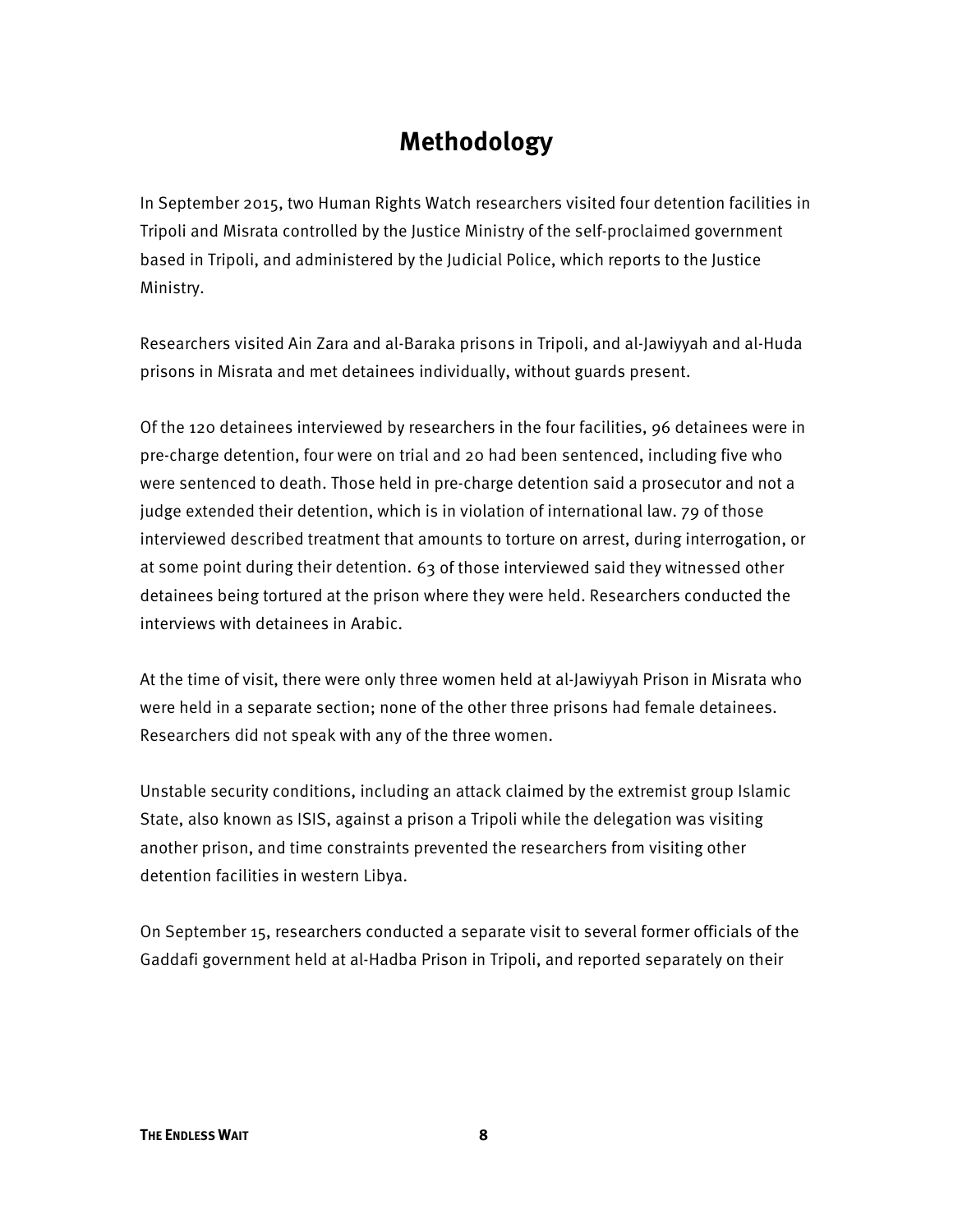detention conditions and the extent to which authorities had respected their due-process rights.8

Ibrahim Bashiya, the general prosecutor based in Tripoli, authorized the visits to detention facilities in Tripoli and Misrata, which are under the control of the Justice Ministry of the self-proclaimed government. Mohamed Bisha, head of the Judicial Police, the body responsible for administering detention facilities under the Justice Ministry and responsible for court security, facilitated the prison visits.

Human Rights Watch researchers were able to meet with the detainees in private, in their cells, in the prison hallways and courtyards, without the physical presence of guards or other prison staff. Prison authorities mostly respected Human Rights Watch's detention visiting procedures, although on some occasions researchers had to request that prison staff remove themselves from the vicinity of where interviews were taking place.

Despite the privacy of meetings, many detainees were intimidated by the authorities and general state of insecurity and said they feared retribution by guards and prison authorities after the delegation left. While detainees consented to publishing the information they provided us, Human Rights Watch decided as a precautionary measure not to name detainees.

The unsettled security situation, the nervousness of detainees, and the fact that many had been held for years and had no documents related to their cases, made it challenging to conduct interviews and to corroborate interviews with court or medical records.

After the visits, Human Rights Watch separately briefed Bashiya, Bisha and Justice Minister Mustafa al-Gleib on its findings. During these meetings, researchers discussed specific torture methods allegedly used by guards and interrogators in the different prisons, shortcomings in detention conditions, and due process violations.

 $\overline{a}$ 

<sup>8</sup> "Libya: Gaddafi Son Speaks From Jail," Human Rights Watch news release, October 26, 2015, https://www.hrw.org/news/2015/10/26/libya-gaddafi-son-speaks-jail.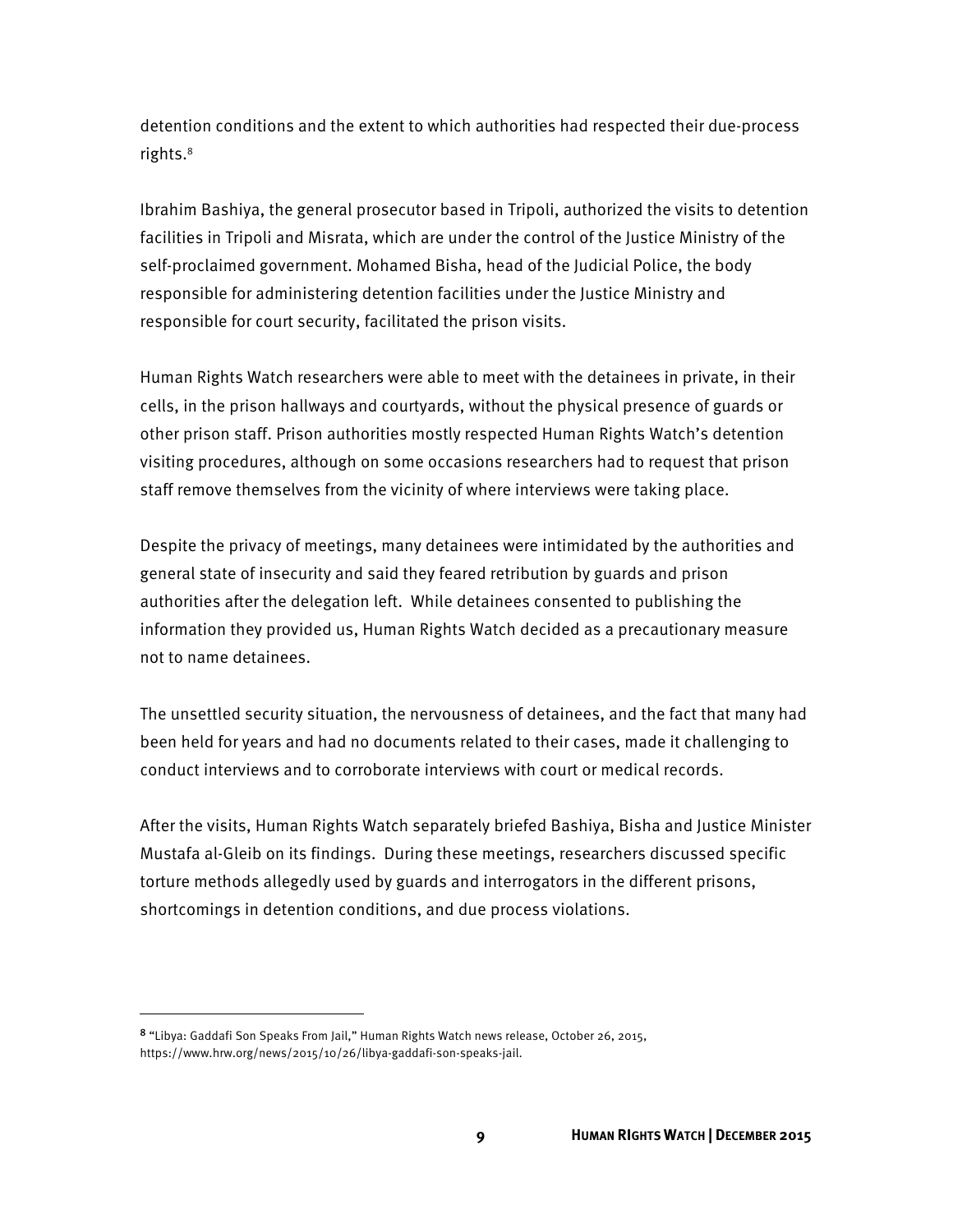Out of concern for the safety of detainees after the delegation's departure, researchers refrained in these meetings from naming detainees who made allegations, and from repeating allegations that were specific enough to have made it easy to identify their source.

While researchers visited prison clinics and noted some of the complaints of prisoners about access to medical care, the delegation did not include a healthcare expert and this report does not attempt to evaluate the state of prison healthcare.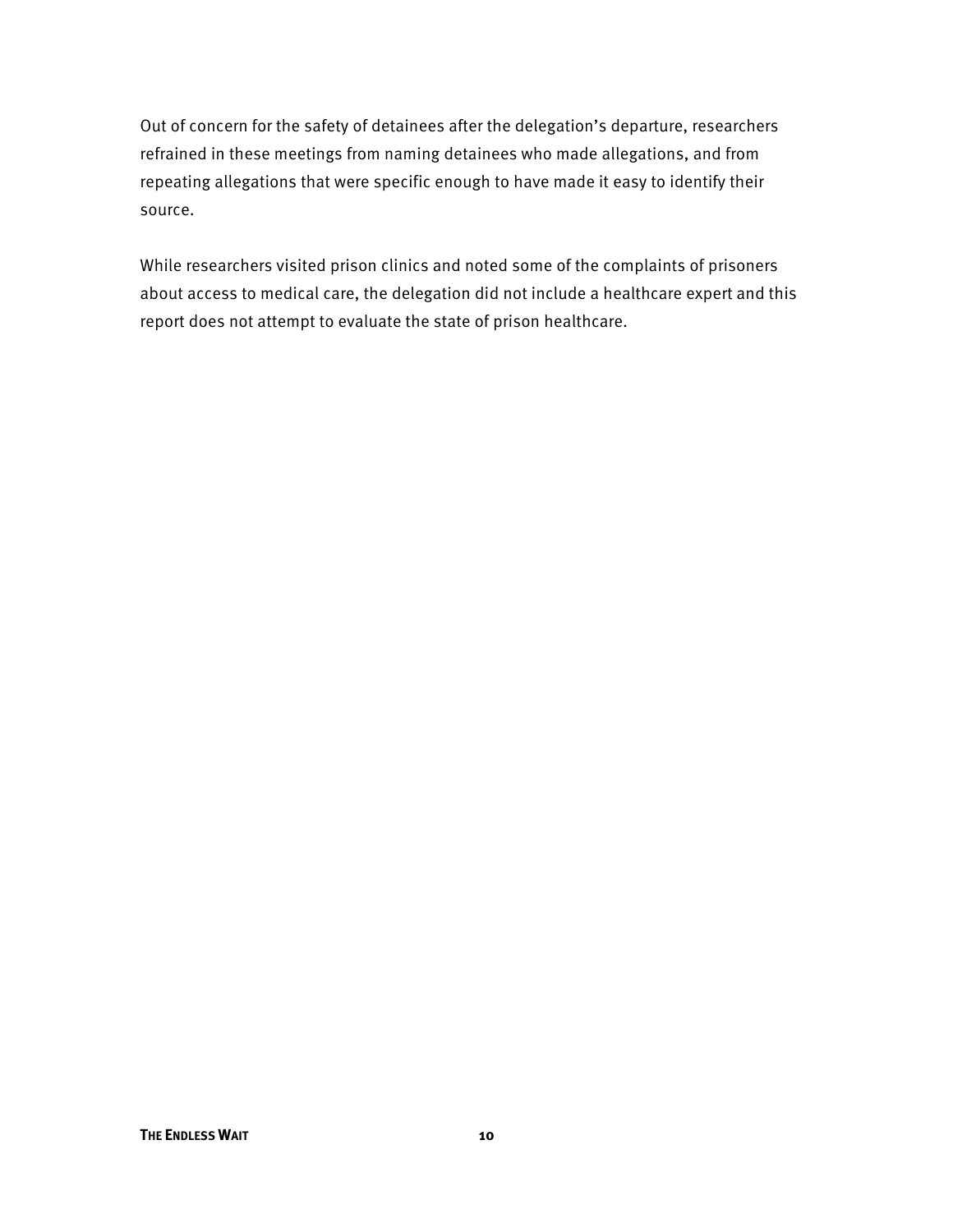# **I. Detention Visits**

#### Ain Zara Prison, Tripoli

Ain Zara is a large compound dating to the Gaddafi era, housing convicted prisoners, sentenced mostly for regular crimes such as theft, and a number of detainees held in relation to the 2011 conflict.

After touring the prison facilities, including the kitchen area and clinic, researchers met with detainees in courtyards located within the different prison sections. At the time of visit on September 16, there were 661 detainees in total held at Ain Zara Prison, including six children. Nineteen had had been sentenced to death, seven to life in prison, and one to gassas (amputation of one or more limbs), according to prison authorities.

Human Rights Watch interviewed 33 detainees individually, some of whom complained about detention conditions including the quality of food and lack of sufficient water for washing at times. Detainees also said that while family visits occurred regularly, they lasted only 10 minutes. Human Rights Watch visited an on-site clinic that, according to authorities, provided inmates with both medical and dental care. Detainees said they had access to medical care at the prison. The prison director and clinic staff said there was a general shortage of medical supplies for chronic and contagious diseases, including HIV and tuberculosis, across Libya.

The director of Ain Zara Prison told Human Rights Watch some sentenced detainees were rewarded for good behavior by being granted "vacations," whereby they could leave the prison for up to three days. Some detainees confirmed that such vacations took place.

Of the 33 inmates interviewed, the 31 who were in pre-charge detention complained above all about the slow pace, or complete lack, of judicial procedures in their cases. Four of those interviewed were children, of whom all were in pretrial detention. The prison director told Human Rights Watch that the endless extension of detentions by the prosecutors was the biggest issue his administration faced. He said, as an example, "There's one Sudanese national who's been detained for two years without any judicial procedures, and all of this because he was caught drinking alcohol and was intoxicated."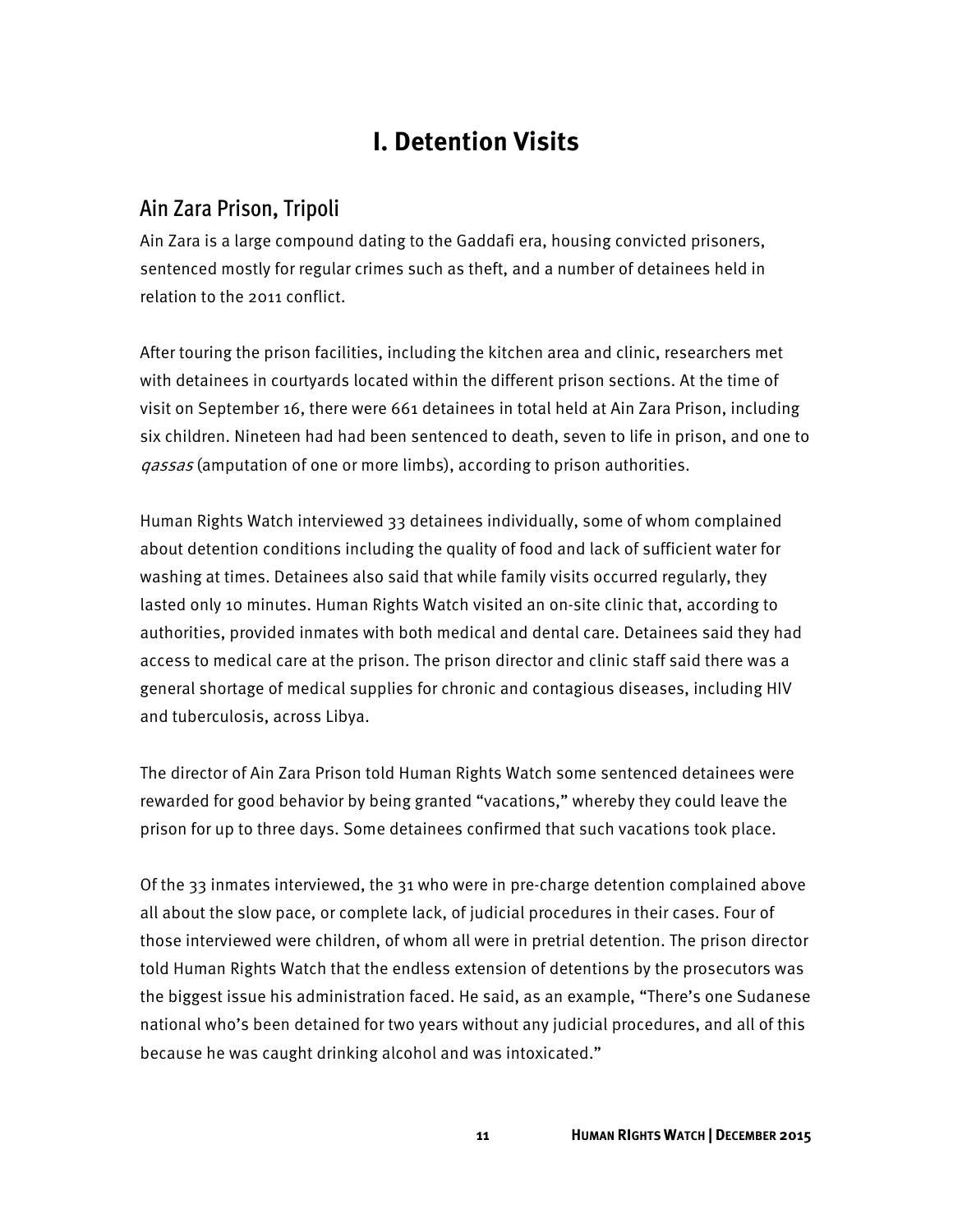Human Rights Watch heard many allegations of torture and other ill-treatment by the guards. Some detainees alleged that the guards allowed family members of purported victims to slip into the prison and beat them.

Detainees said guards beat them usually to punish them for fighting or harboring prohibited items such as mobile phones or unauthorized pills. According to 13 detainees, the guards frequently used pipes or cables to beat, often directing the blows to the soles of their feet (*falaqa*), forcibly shaved heads, poured water on detainees and then beat them, suspended detainees by their arms or feet and beat them and beat detainees with plastic pipe on their bodies. To punish inmates, guards put them in solitary confinement and in some cases reduced meal rations or forcibly shaved heads. The detainees did not say whether they believed the guards were imposing these punishments on their own initiative or were following orders.

A detainee who said he had been arrested in 2011 for "misleading the authorities" by concealing that a relative had fought with Gaddafi forces during the uprising, said he had not been formally charged with any crime yet and that he had been ill-treated after arrest, as well as at Ain Zara Prison. The detainee is part of a large group of men arrested during 2011 and 2012 in the Abu Salim neighborhood, perceived to be pro-Gaddafi during the uprising:

I did not participate in the fighting during the revolution, I was too busy protecting my house. I was severely tortured after my arrest by the Abu Salim Military Council and my eye is now permanently injured from the beatings. At this prison, I was last punished in the summer because of a misunderstanding. They took me out of the cell, slapped me and beat me with plastic pipe and cables. I don't have a lawyer now to follow my case as my family cannot afford one. At the prosecutor's office, they won't let me speak and won't allow me to defend myself. I just want a prosecutor who will listen to me.

One detainee who said he had been arrested in 2012 upon his return to Libya for allegedly distributing weapons during the 2011 revolution, said his case had been continually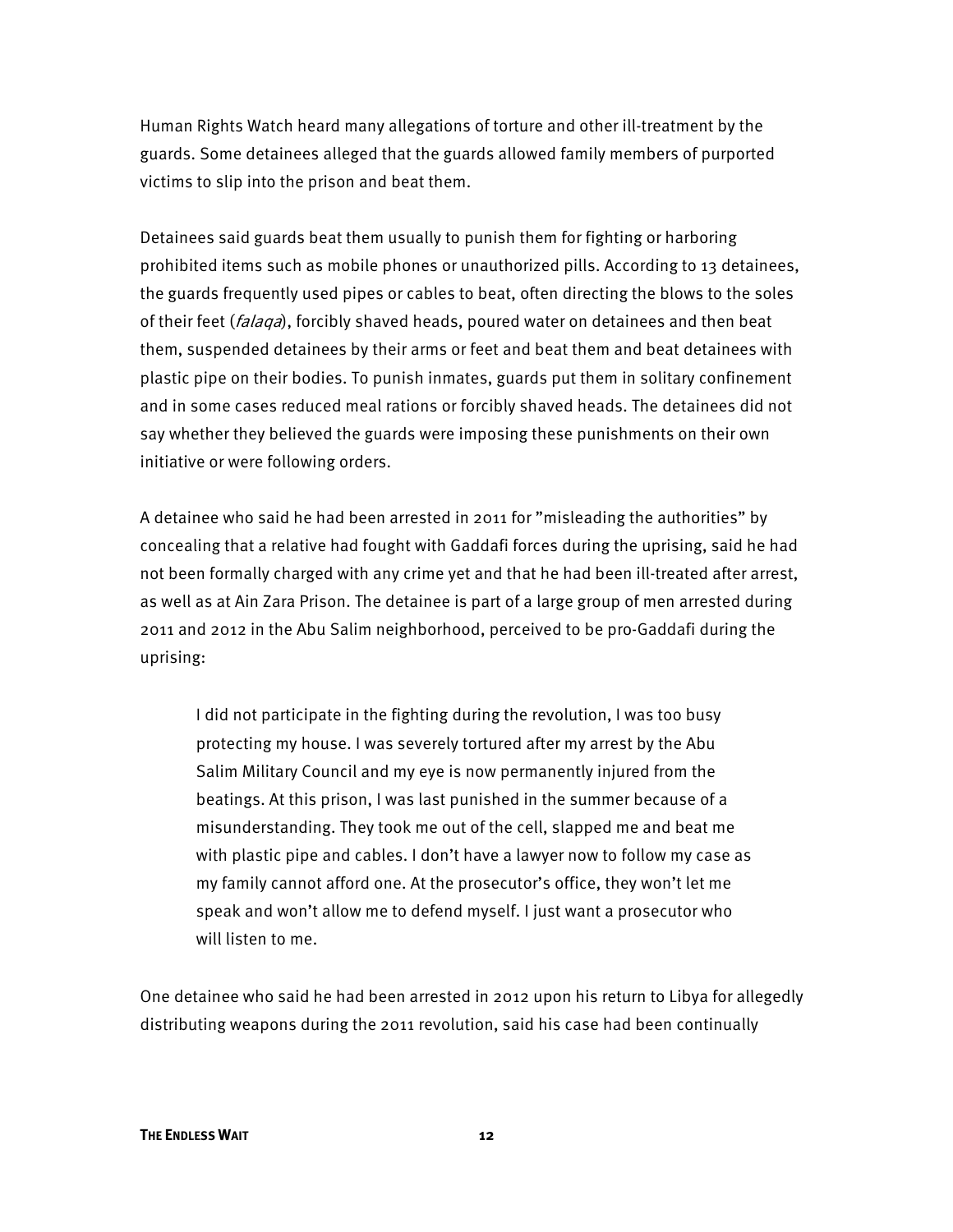adjourned due to lack of evidence, although his detention was re-ordered in each hearing, and that he had been ill-treated at the prison:

The judge in my case is under pressure from the militias. Every time there is a session he postpones my case and extends my detention. There are people [militias] outside of the prison who want us [the group from Abu Salim] to remain in detention. The prison administration is OK, but some guards are not good. They accuse us of being pro-Gaddafi, they insult us and swear at us. There is also violence in the prison. I try not to make any problems but I am punished from time to time. Just a few months ago I was punished by being suspended by my hands.

Another detainee who said he had been arrested in 2012 on murder charges told Human Rights Watch that the judge in his case kept on postponing the trial and extending his detention. He said the guards ill-treated him:

The guards found a mobile phone with me and put me in solitary confinement for 13 days. They shaved my head and gave me one meal per day. They continuously insulted me and beat me with plastic pipe after pouring water on me. Guards usually beat you with a stick, cable, or a plastic pipe on your body or the soles of your feet if they find any prohibited items. You can only get out of a beating if you have someone on good terms with the guards willing to speak on your behalf. There is punishment everywhere in this prison and they target the minors detained at the prison for abuse.

#### Al-Baraka Prison, Tripoli

Al-Baraka prison, adjacent to Ain Zara Prison, was notorious during Gaddafi's rule, when it was known as al-Roueimy Political Prison and mostly housed political opponents. The prison is divided into six sectors, including one isolation sector for detainees with contagious diseases. Human Rights Watch visited individual cells in some sectors. Facilities accessible to inmates included a clinic, a sewing workshop, and a small shop.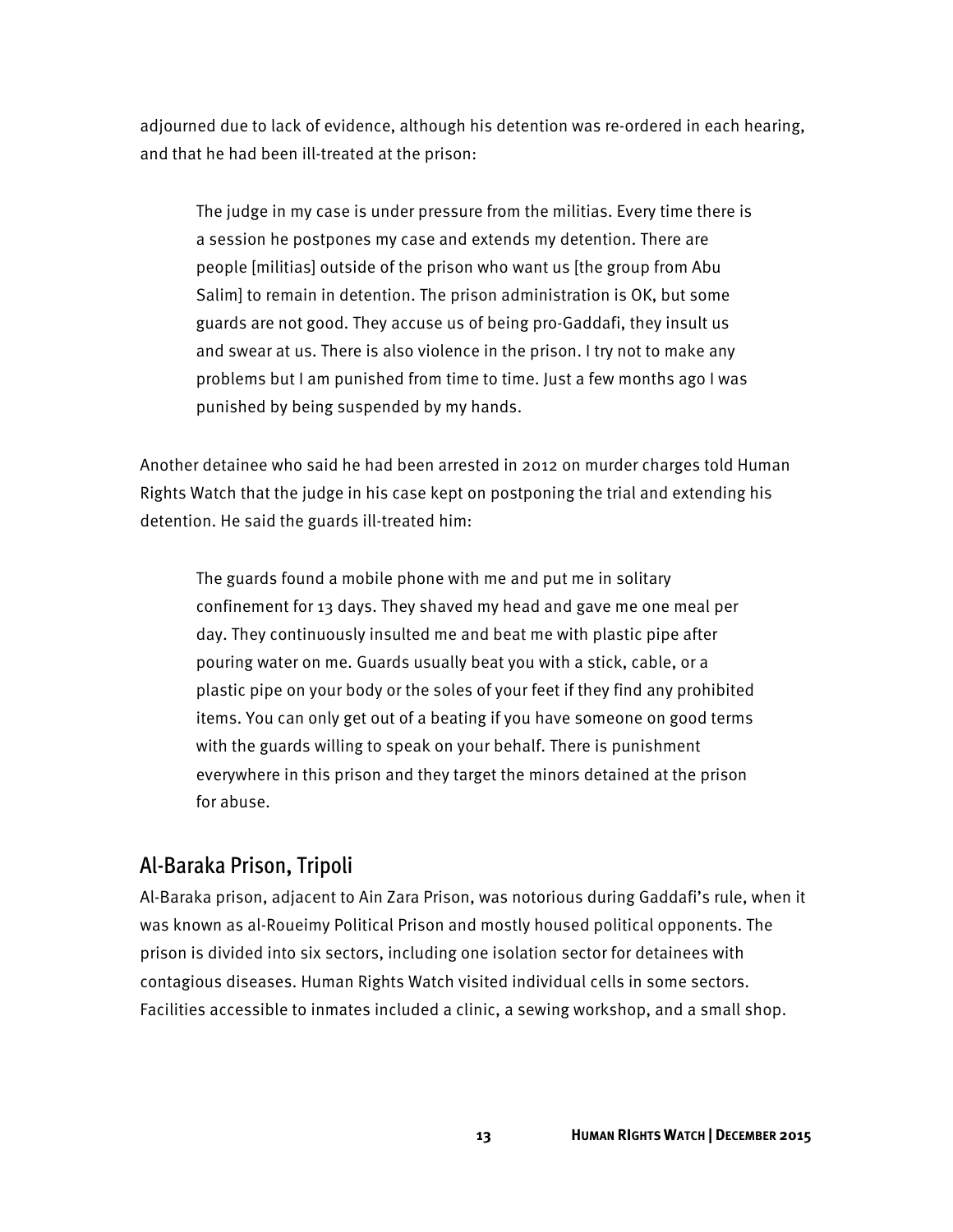Researchers met with detainees in courtyards attached to the individual sectors. There were 465 detainees in total, including 35 sentenced detainees, at the time of Human Rights Watch's visit on September 17, according to the prison authorities. Detainees included 28 men who were held for their alleged roles in the 1996 Abu Salim Prison massacre, when prison officials under the Gaddafi government shot and killed around 1200 detainees.<sup>9</sup> Most detainees though were held in relation to their alleged roles in the 2011 uprising.

Researchers documented poor detention conditions in some sectors, including poor sanitary installations. The nurse in charge of the prison's dispensary said his staff could perform preliminary diagnoses and laboratory work, and some dental care. He said there was a shortage of psychiatric medication as well as of hypertension, HIV, and hepatitis drugs. Detainees complained about the lack of specialist doctors as well as frequent interruptions in running water, lack of access to fresh air, and the prohibition of smoking. Detainees complained about the physical barrier that separated them from their relatives during family visits, which prison director said was for "security purposes."

Human Rights Watch interviewed 26 detainees individually. Although guards were not present, many detainees seemed intimidated and afraid to be seen speaking with researchers. Detainees also said most lawyers were too afraid to visit their clients at the prison, unless they had good contacts with the guards.

Twelve detainees said guards frequently suspended detainees from their arms for long hours, or beat them with cables and plastic pipe, or administered electrical shocks on them. Detainees also said guards often locked them in solitary confinement, in at least one case allegedly for seven weeks (see below), and punished detainees by locking them in their ward for days at a time, denying them their usual opportunities to go to the courtyard for recreation. Two detainees have alleged broken limbs or teeth as a direct result of torture by the guards.

l

<sup>9</sup> "Libya: Abu Salim Prison Massacre Remembered," Human Rights Watch news release, June 27, 2012, https://www.hrw.org/news/2012/06/27/libya-abu-salim-prison-massacre-remembered.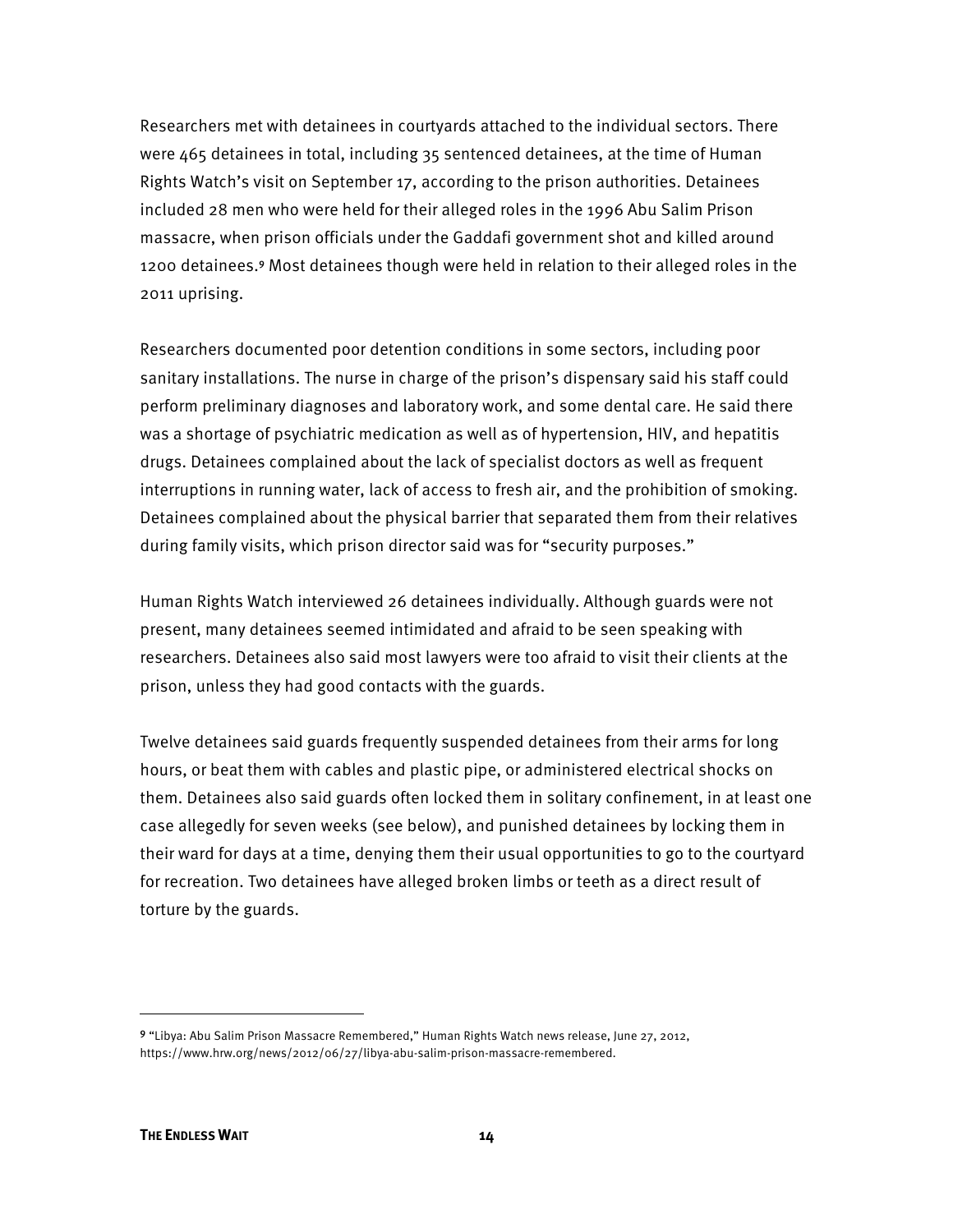One detainee interviewed said he had been arrested in 2011 by a militia from Misrata. In 2014, he said, the prosecutor accused him of killing persons during the 2011 conflict, concealing the bodies of victims, and carrying weapons without a license. He has not been formally charged by a court. He described his experiences:

When I am taken to the prosecutor's office, the prison guards enter the room with me carrying their weapons. The lawyers are afraid and even the investigative judge is afraid of them. One month ago, some detainees were taken out of their cell, I witnessed them being suspended, beaten and electro-shocked. The guards had dogs and somehow I managed to get out of it, but I am afraid I will be punished. In this prison we don't consider ourselves to be in a prison under a government, we are detained by those individuals who run the prison.

Another detainee told Human Rights Watch that militia members arrested him in Tripoli during the 2011 conflict and forced him to confess to being pro-Gaddafi. He said he was first presented to a prosecutor in 2014 but has yet to be formally charged:

After my arrest, I was beaten with sticks until I confessed that I was involved in inciting protests and possessing weapons illegally. I was forced to sign documents without being allowed to read them first. I don't have a lawyer and the investigation just gets postponed. The guards beat prisoners here without any reason. If they find cigarettes or catch you fighting with someone, they will beat you. During Ramadan this year, guards beat one detainee so severely they broke his leg. I have been punished in this prison as well. I was locked up in solitary confinement in a cell not larger than 1.5 square meters for seven weeks.

Another detainee arrested in 2012 on suspicion of supporting Gaddafi and belonging to an "illegal organization aimed at destabilizing the country," told Human Rights Watch he had been tortured to sign a "confession." Despite several sessions in court, the judge continued to postpone his case, he said: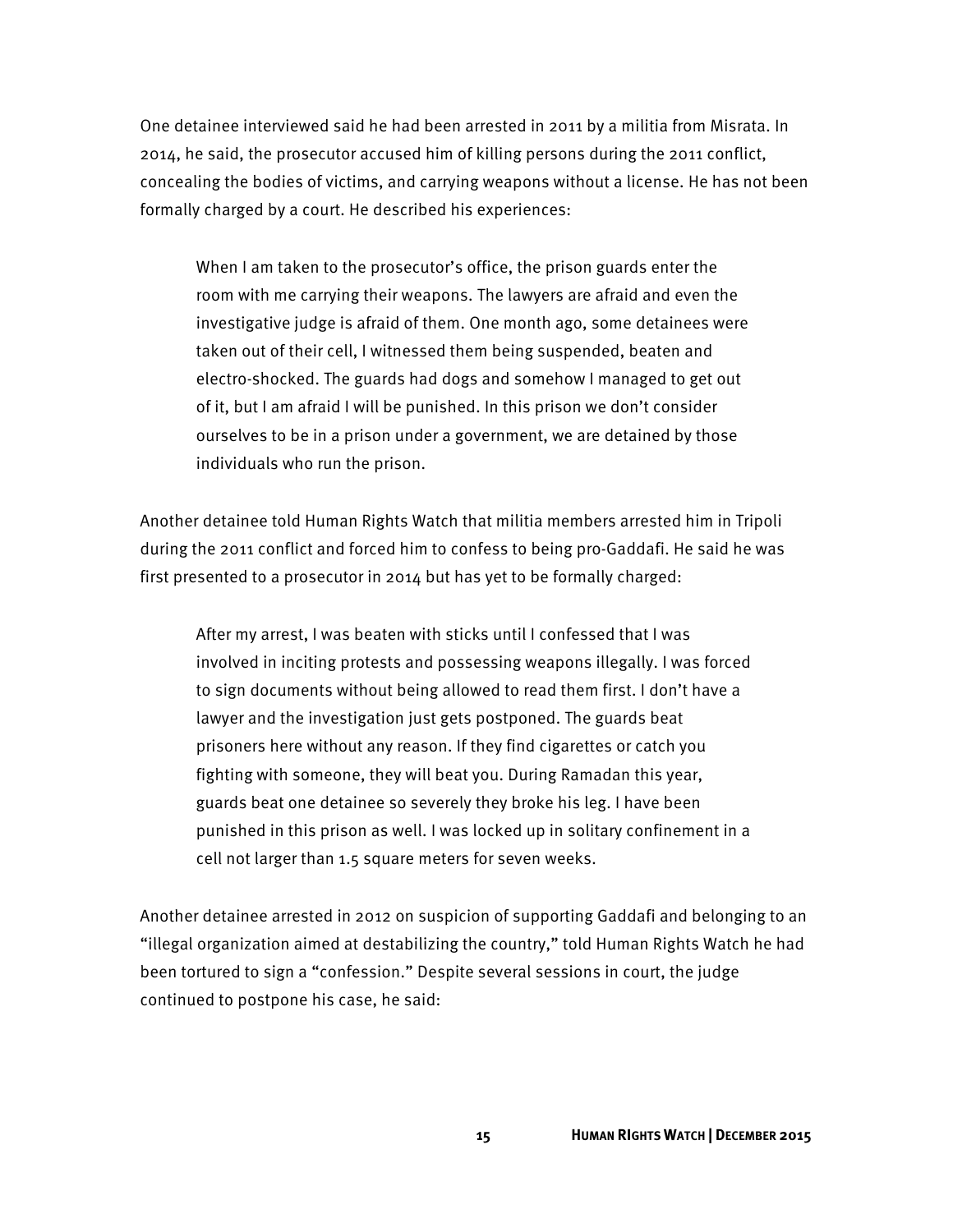Since March 2013, the prosecutor's office has summoned me around 30 times for interrogations. Now that my case is at court, the judge keeps on postponing my case and I am not allowed to address the judge at all. Earlier in my detention at Mitiga military base, they said they would release me if I bribed the militia. While I couldn't pay, others who did went free. Here in al-Baraka prison, guards tied my arms to a stick and suspended me upside down from my feet and beat me. Because of this torture, I fingerprinted a statement in which I admitted to belonging to this illegal organization.

One detainee arrested in May 2012 by a militia in Tripoli at the time known as the National Guard and based at the al-Hadba facility, said he had yet to be charged with a crime and that he'd been ill-treated during his initial arrest and detention. The detainee, a member of the former Gaddafi Military Police and a suspect in the 1996 Abu Salim Prison Massacre, said:

After my arrest, they held me seven months at the National Guard Academy [currently known as al-Hadba Prison], where I was frequently blindfolded and beaten with plastic pipe. The beatings were so strong at times that I finally confessed to participating in killings [at Abu Salim prison in 1996]. I was only presented to a prosecutor in February 2015. He accused me of participating in the [Abu Salim] killings in 1996, just because I was present at the compound at the time. When I tried to defend myself the prosecutor told me, "You are lying." The prosecutor has been extending my detention since the first session and there is no charge yet.

#### Al-Jawiyyah Prison, Misrata

Al-Jawiyyah is a new prison facility that the interim government opened in August 2013. It is located within the compound of the Air Force academy in Misrata. Human Rights Watch visited sections 3 and 4, which holds both sentenced and pre-charge detainees, as well as section C, which holds detainees, including those not yet charged, who were accused of "terrorism." Researchers met with detainees in their cells and in the hallways of individual sections.

At the time of Human Rights Watch's visit on September 20, there were 821 detainees in total at al-Jawiyyah, including 685 held without being charged by the prosecution, and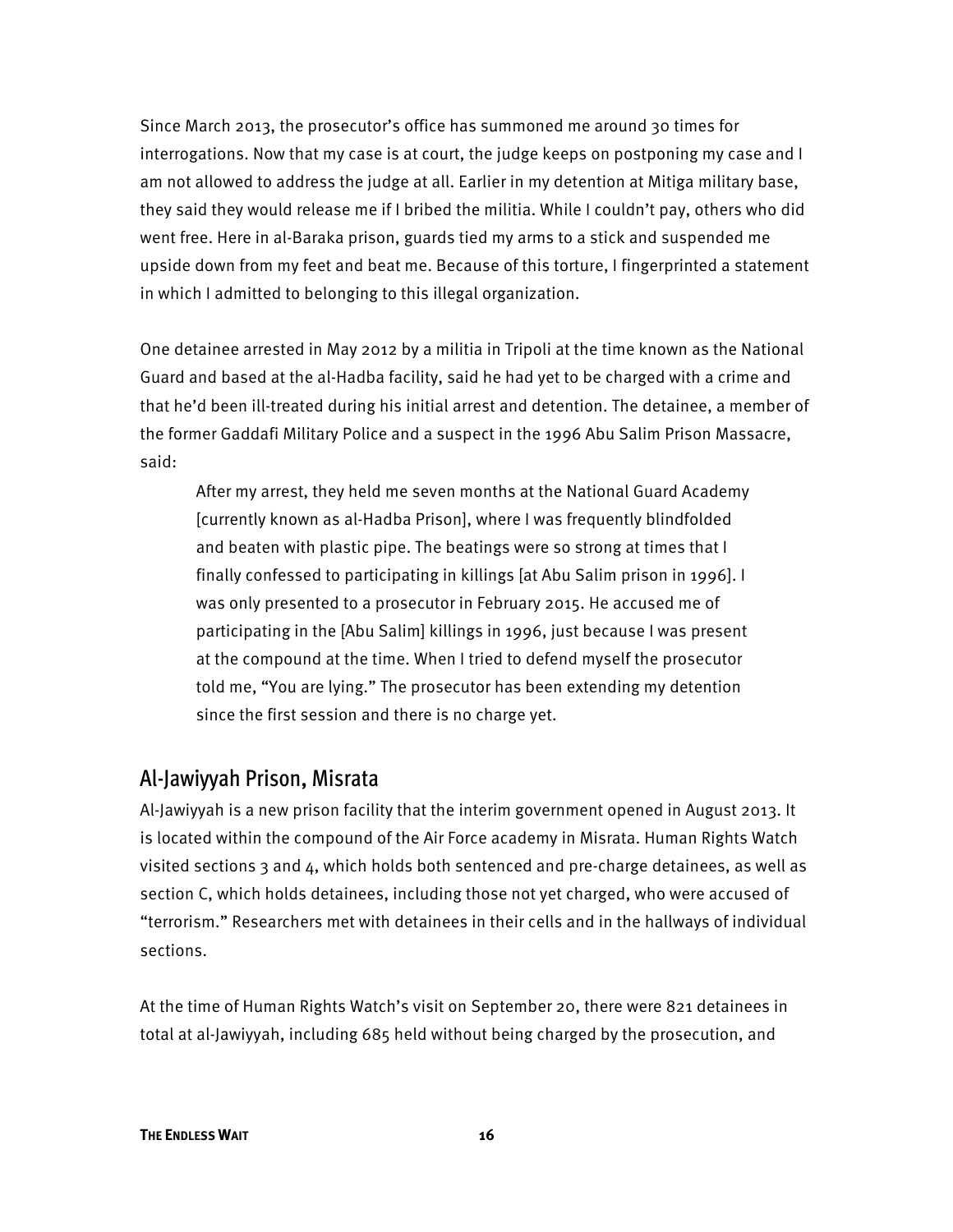another 120 sentenced detainees, according to the prison authorities. Prison authorities did not specify the status of the remaining 16 detainees.

Human Rights Watch interviewed 42 detainees. Of the total 821 detainees, 720 were held in relation to the 2011 conflict on "political' grounds," 22 were held on suspicion of "terrorism," and 20 were held for regular crimes such as theft, according to the prison authorities. Among the 120 sentenced detainees, six were sentenced to death, one woman was sentenced to flogging and one man was sentenced to *Qassas* [amputation of limbs]. Three women and three children in total were held at the prison, prison authorities said.

Detainees complained that the drinking water was too salty and so they had to buy their own drinking water. They also complained about the quality of medical care. Human Rights Watch visited the medical facility located in section C, which resembled those found in all the sections, according to the prison authorities. Medical staff said that the dispensary was able to provide only primary care and lacked X-ray equipment and a laboratory. Medical staff also said there was a shortage of medication, particularly for chronic diseases, and families often had to provide or supplement the necessary drugs. Some detainees said their families were unable to visit them in Misrata as they feared for their safety due to the general insecurity in the country.

Ill-treatment and torture appear to be pervasive at al-Jawiyyah. Human Rights Watch met with seventeen detainees who said guards and staff had beaten them. They showed researchers marks consistent with severe and recent torture, such as welts on their faces, backs, chests, and limbs, as well as burn marks. Fourteen detainees said guards had beat them with fists, iron rods, plastic pipes or electric cables all over their bodies and the soles of their feet. Twenty-seven said they witnessed others being beaten.

Detainees also said that guards used solitary confinement as a punishment and sometimes threatened to execute them. Children held at al-Jawiyyah told Human Rights Watch that they too had been tortured (see below). The prison director, told researchers the only permitted form of punishment was "trotting," (forced jogging around the yard), and transferring detainees from one section to another. This is in contradiction to allegations of detainees who said they were beaten and sent to solitary confinement as a punishment. He said "as long as a detainee breaks no rules, nothing will happen to him." He also said he had fired some guards accused of torture.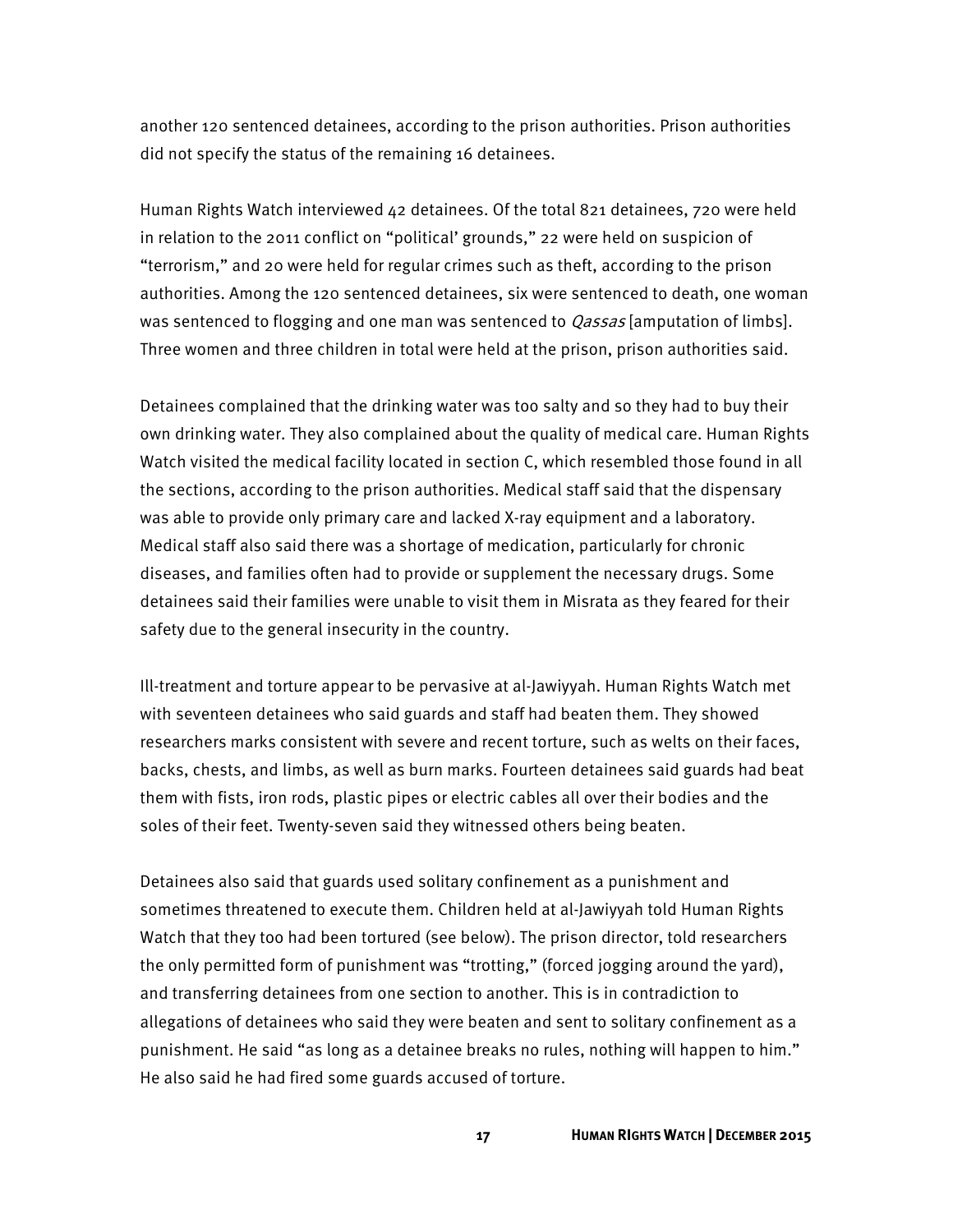The prison director told Human Rights Watch of a court-ordered flogging administered to a woman in August 2015 who was sentenced by a Misrata court to one year in prison and 100 lashes for adultery.<sup>10</sup> According to the same director, it was the first flogging punishment carried out at al-Jawiyyah. They said that the doctor who was present ordered the flogging to stop after 80 lashes for fear of the woman's health. The prison director said the remaining 20 lashes were not administered at a later stage.

Human Rights Watch interviewed a detainee who said he had been held since 2011 on an accusation of possessing a machine gun without a license during the revolution. He said during his four years of detention he had never been presented to a judge or prosecutor. He also said he was subjected to ill-treatment:

I have repeatedly asked the prison administration to present me to a judge, but despite multiple promises, it hasn't happened. Here at this prison [al-Jawiyyah] it only takes the slightest mistake and you will be beaten. There is a difference between the guard shifts, but most detainees are ill-treated. A few months ago, I was beaten together with other detainees. The guards used plastic pipe and cables, they also insulted and swore at us. All of this happened because the guards did not like the way we [detainees] answered a question.

Another detainee said he was arrested in Tripoli in 2011 and tortured because he was from the town of Tawergha. He says he has not yet been charged with any crime. In 2011, Misrata militias forcefully displaced around 35,000 people from Tawergha whom they accuse of supporting Gaddafi and of committing serious crimes in Misrata during the 2011 revolution:<sup>11</sup>

 $\overline{\phantom{a}}$ 

<sup>&</sup>lt;sup>10</sup> Criminalization of consensual adult sexual relationships breaches a variety of human rights under international law, including the rights to privacy, non-discrimination, physical autonomy, and health. Such offences are often applied in a way that discriminates on the basis of sex: women are disproportionately impacted due to prevailing social attitudes and because pregnancy serves as "evidence" of the offense. As such, it constitutes a breach of Libya's obligations under the Convention on the Elimination of All forms of Discrimination against Women (CEDAW).

<sup>11</sup> "Libya: Displaced People from Tawergha Barred From Return," Human Rights Watch news release, June 27, 2013, https://www.hrw.org/news/2013/06/27/libya-displaced-people-tawergha-barred-return.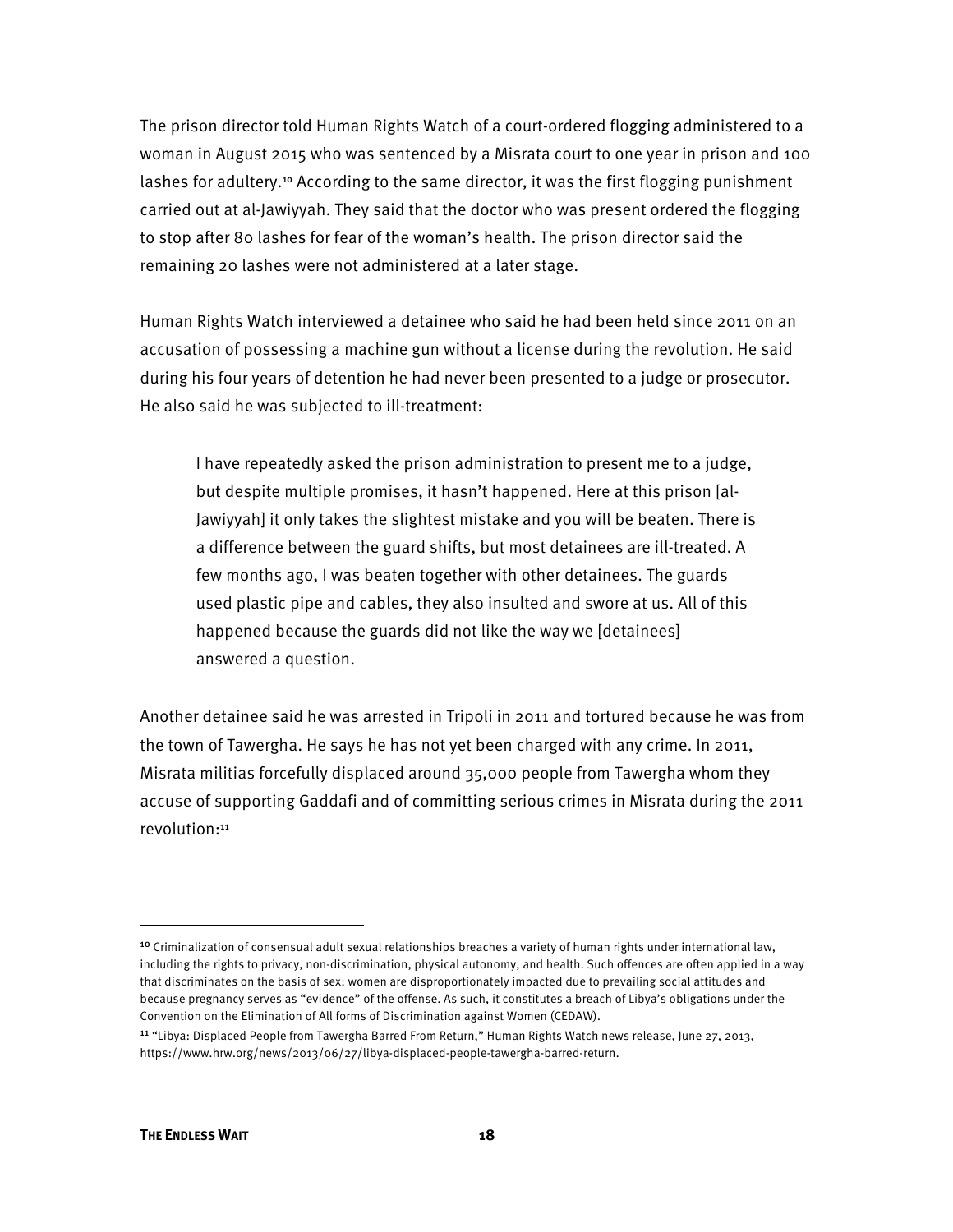After I left Tawergha because of the conflict, I became displaced in Tripoli. I was arrested on the street in the Abu Salim neighborhood in September 2011 by an armed group from Misrata because I am dark-skinned and from Tawergha. They severely beat me and I still have marks on my back from the torture. I was also beaten at this prison [al-Jawiyyah] when I first arrived. I have not seen a prosecutor even once since I was detained. I was only interrogated once in 2011 at Mitiga military base in Tripoli by an armed group that had nothing to do with the prosecution. This armed group accused me of belonging to the intelligence service [of the Gaddafi government] and of possessing a weapon. I did possess a weapon, because I am a policeman.

A detainee said that members of Brigade 70, a militia in Misrata, and guards at al-Jawiyyah Prison tortured him after his arrest in 2015. Human Rights Watch observed marks on his back, face and limbs, consistent with the account he gave of being tortured. His right leg was in a cast, he had blue marks under one eye and had difficulties moving due to his physical condition:

Upon my arrest in September 2015, I was transferred to Brigade 70's base in Misrata where brigade members beat my right leg until it broke. They handcuffed me and tied my arms to my feet and then beat me on my back and upper arms. They used a hot iron rod to burn my left upper arm and also my back. They beat the back of my head with a stone and used electric shocks on my left toe. At al-Jawiyyah prison, guards beat me on my face and on my already broken leg. They made me lay on my back and one guard stepped on my abdomen and kicked me with his other foot. I have asthma and a heart condition.

Another detainee, an adult male, arrested in 2015 on suspicion of "terrorism" said that guards beat him often:

I was arrested four and-a-half months ago in an area close to Misrata. I was first held for 10 or 11 days in an isolation cell at a location that I cannot identify. I started to hallucinate in that cell. At al-Jawiyyah Prison there is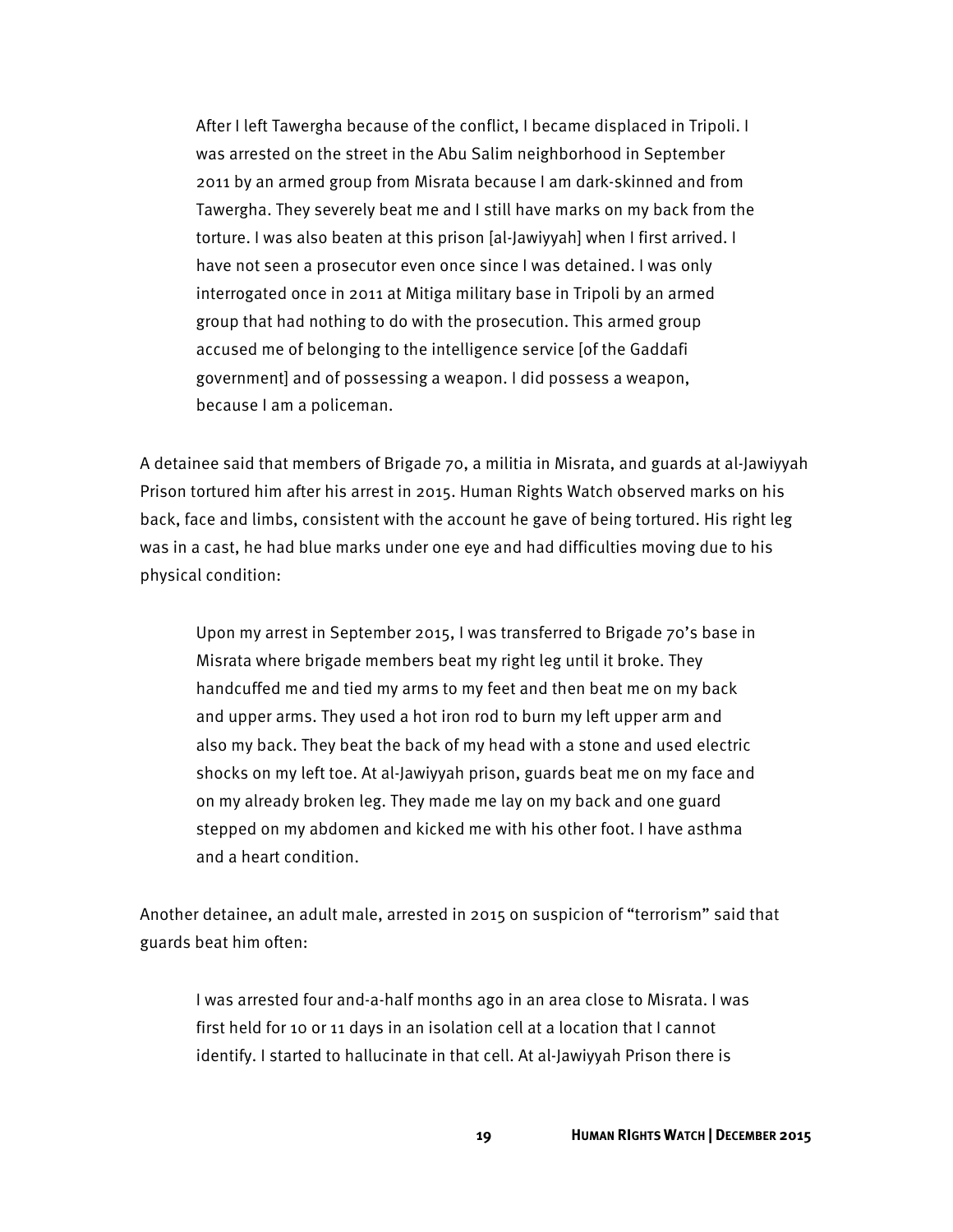always one shift of guards that beats me. Just yesterday, they beat me with cables and plastic pipe on my face, my abdomen, chest and back. They also beat me with cables and plastic pipe on my upper arm just above the wrist. I have not been questioned by a prosecutor yet.

Researchers observed blue marks under the man's left eye, red welts on his back, upper arms and thighs, and what appeared to be bloodstains on his shirt.

Human Rights Watch met with a detainee arrested in October 2011 who is serving a life sentence for incitement and sedition in support of the Gaddafi government, and for possessing weapons without a license. The detainee said he had been forced to confess under duress and that his due process rights had been violated. He also complained of illtreatment at al-Jawiyyah:

I did not have a lawyer during the interrogation phase. The prosecutor who interrogated me did not allow me to revise my testimony and threatened me so I had to sign without reading it. During the trial, I had a private lawyer for only two sessions. I repeatedly asked the judge to allow me to hire another lawyer, but the judge appointed a public lawyer instead who did not really represent me. I tried to communicate with the lawyer during the sessions, but he only said, 'The accusations against you are clear.' During oral argument in the trial, the judge did not allow me to defend myself … The guards punish detainees at this prison [al-Jawiyyah]. They beat you and lock you up in solitary confinement, they swear at detainees. Last month a guard hit me after a minor altercation. He then handcuffed me and made me jog around the courtyard.

#### Al-Huda Prison, Misrata

Al-Huda Prison, located in central Misrata, was used by an intelligence apparatus during Qaddafi's rule, when it was known as "Internal Security." The buildings, which were not designed for use as a prison, are old and run-down.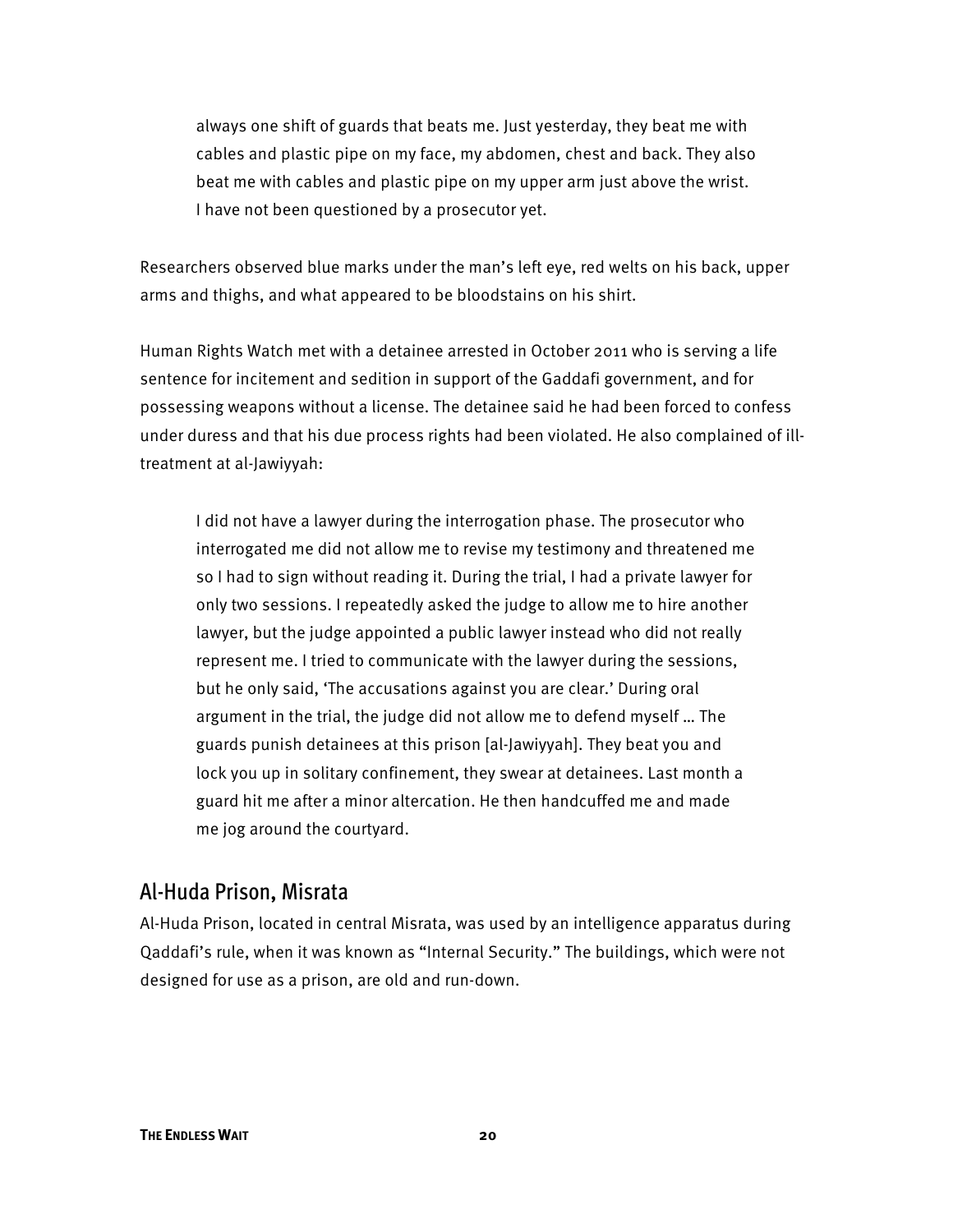Human Rights Watch's visit to Al-Huda included the kitchen, solitary confinement section, individual cells, the clinic, and the administrative building. Researchers met with inmates of the "political section" in an open courtyard and in individual cells.

At the time of the visit on September 21, Al-Huda held 532 detainees, including three children, 141 sentenced detainees, 36 being held provisionally, under interrogation by the General Prosecutor but not yet charged, and the rest all pre-charge, according to prison authorities. Among the 532, there were 445 who authorities accused of siding with the former Gaddafi government during the 2011 revolution and 51 held for common law crimes, according to the prison authorities. Researchers interviewed 20 detainees.

Detention conditions in the section for political detainees appeared to be inhumane and degrading. Researchers documented overcrowding in most sections, broken sanitary installations, the absence of railings in the exposed stairways even on the higher floors, which could result in a detainee falling from a great height, poor hygiene and damp cells with poor aeration. Mohamed Bisha, head of the Judicial Police, acknowledged to Human Rights Watch the unsuitability of the facility as a prison and said it needed to be "cancelled." Detainees mostly complained about the detention conditions as well as the prison food quality. Researchers visited the medical facilities at the prison, which included a dental chair, an X-ray machine, and a laboratory. The prison director, told researchers there was a general shortage of medication for chronic diseases such as hepatitis and that detainees' families were sometimes able to provide the necessary drugs.

Detainees also complained that the prison administration did not allow them any leisure items such as TV, radio, playing cards, or games. Cigarettes were also banned, they said. They also said there was a strict religious regime at the prison as the administration only allowed religious books, forced detainees to pray, made a beard mandatory for all detainees, and imposed further rules, such as requiring that trousers be above ankles and banning t-shirts with drawings. Detainees in the political section said their conditions of detention differed greatly from those for the common law detainees who had access to TV, phones, and better quality food.

Detainees said that while they were allowed visits by family, some families found it difficult to visit frequently because they lived far away or because they feared coming to Misrata for political reasons, they said. The prison director said that detainees held in the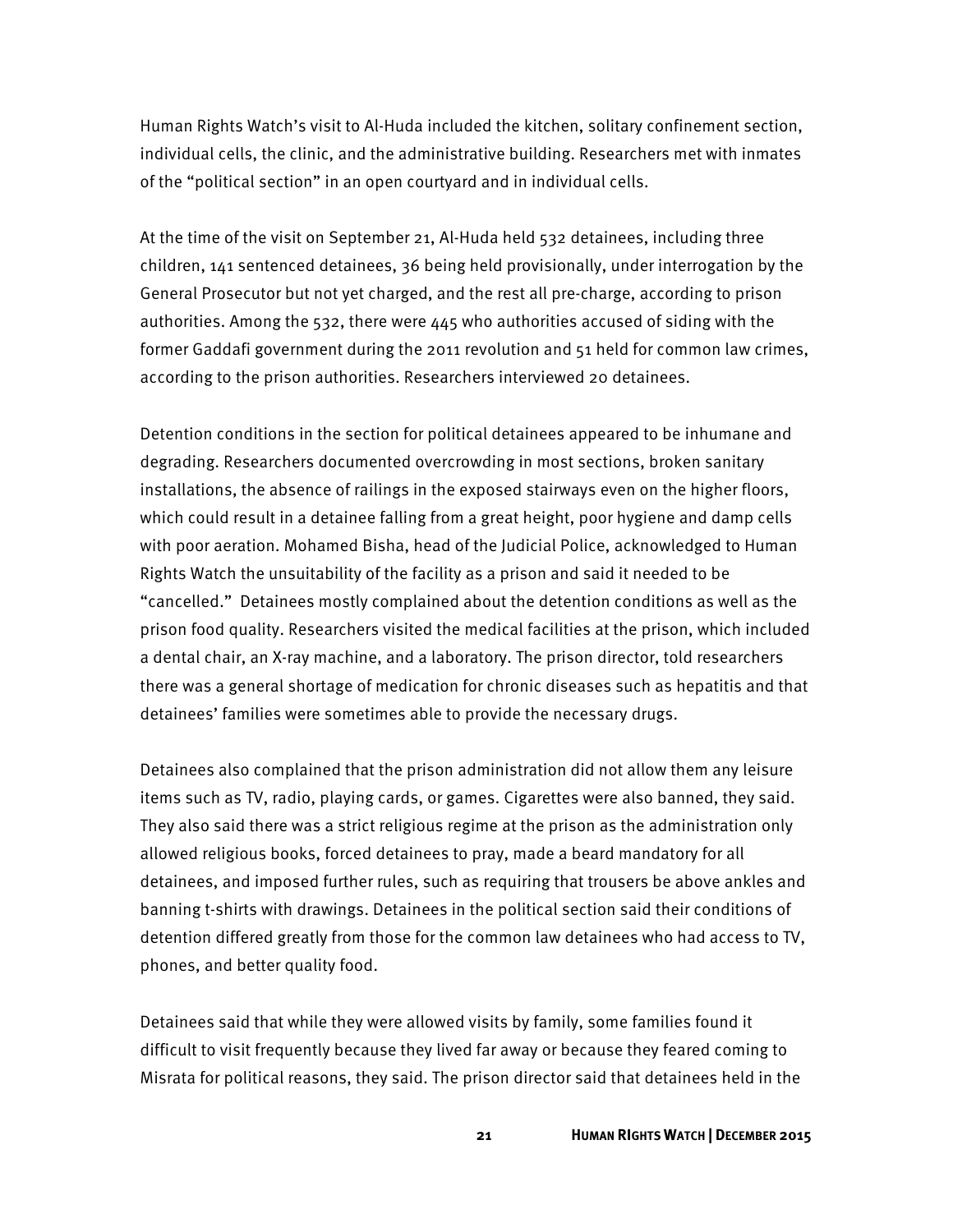political section, those related to the 2011 revolution, were allowed family visits every 15 days due to their large number that made it difficult to control them during the visits and the risk of flight. Detainees held in the section for regular crimes, such as murder and theft section, were allowed family visits once a week, he said.

Al-Huda's prison director acknowledged to Human Rights Watch the existence of a strict regime for the political detainees, saying he was under pressure from public opinion:

Some leisure items such as TVs are allowed by law, but we prohibit them. The general situation [in Libya] is exceptional as men were killed. Public opinion does not accept that we allow access to leisure items. If I allow installing of TVs I will be accused of betraying the revolution and I am concerned that someone could attack the prison as a result.

Torture and other ill-treatment was commonplace at the prison, according to ten detainees Human Rights Watch interviewed, for those who did not adhere to the rules imposed by the administration. Fourteen detainees said beatings on the soles of feet, and beatings with sticks and cables were the most common form of punishment. They also said the guards would flog detainees sometimes using a horse whip and would subject detainees to prolonged solitary confinement, reduced food rations and forced standing position for long hours. The prison director told researchers the most common form of punishment of detainees was solitary confinement lasting 7-10 days and suspension of family visits.

A former member of the Gaddafi forces, who said he was arrested in 2011 and detained for the past four years without any judicial procedures, described ill-treatment at al-Huda:

The only time I was interrogated was immediately after my arrest, and it was by the Military Police in Misrata. Until now, I have never been presented to a prosecutor or a judge and I don't have a lawyer. I don't even know when they will summon me. If you're punished in this prison it means you will be beaten on the soles of your feet, you will be taken to solitary confinement for 5 to 10 days, and you will only get bread and water from the well, not bottled water. You will also have to work. I was punished recently and beaten on the soles of my feet and then stayed in solitary confinement. In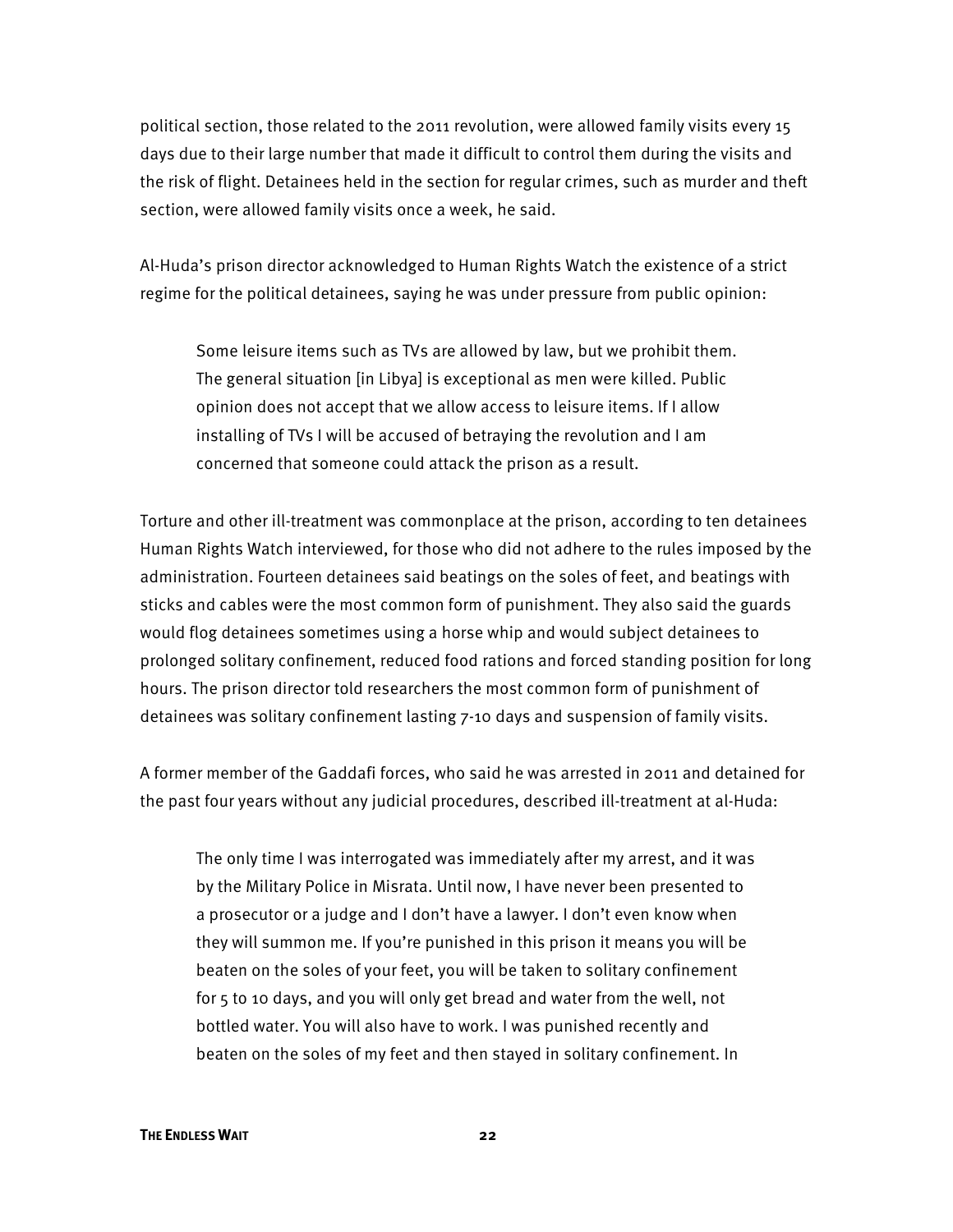this prison, they consider *falaqa* [beatings on sole of feet] to be just a punishment, not torture.

One detainee arrested in 2011 said he was never presented to a prosecutor or formally charged with a crime:

I was arrested in the area of al-Kararim, which is adjacent to Misrata, because I am from Tawergha. After my arrest, I was transferred between different facilities used as interrogation centers, including the Saadoun School and the Military Police facility in Misrata. I was beaten at al-Huda Prison. While in detention at the Military Police, I did get a release order from them, but they refused to release me because no one from my family was able to come and pick me up from Misrata. So they keep me in prison. I have never appeared before a prosecutor or a judge and although I have a lawyer, she only visited me once. There are many other detainees from Tawergha who are in the same situation as me.

Mustafa Gleib, justice minister of the self-proclaimed government in Tripoli, contradicted allegations that people with a release order remained in prison, saying, "We release every detainee with a release order from the prosecutor."<sup>12</sup>

Another detainee, a soldier with the former Gaddafi forces who was arrested in 2011, told Human Rights Watch he had been sentenced to 13 years in prison after guards in Tripoli and Misrata tortured him to extract a confession to committing crimes during the revolution:

I fought for 3 days in March 2011 and ended up getting 13 years in prison. After my arrest, I was severely beaten with a whip and plastic pipe during ten days at the Revolutionary Union Brigade in Misrata. During interrogation in Tripoli and Misrata, I was beaten and threatened. The prosecutor in charge of my case warned me, 'If you do not confess, we will send you to the Military

 $\overline{\phantom{a}}$ 

<sup>&</sup>lt;sup>12</sup> Human Rights Watch meeting with Mustafa al-Gleib, Justice Minister self-proclaimed government in Tripoli, September 19, 2015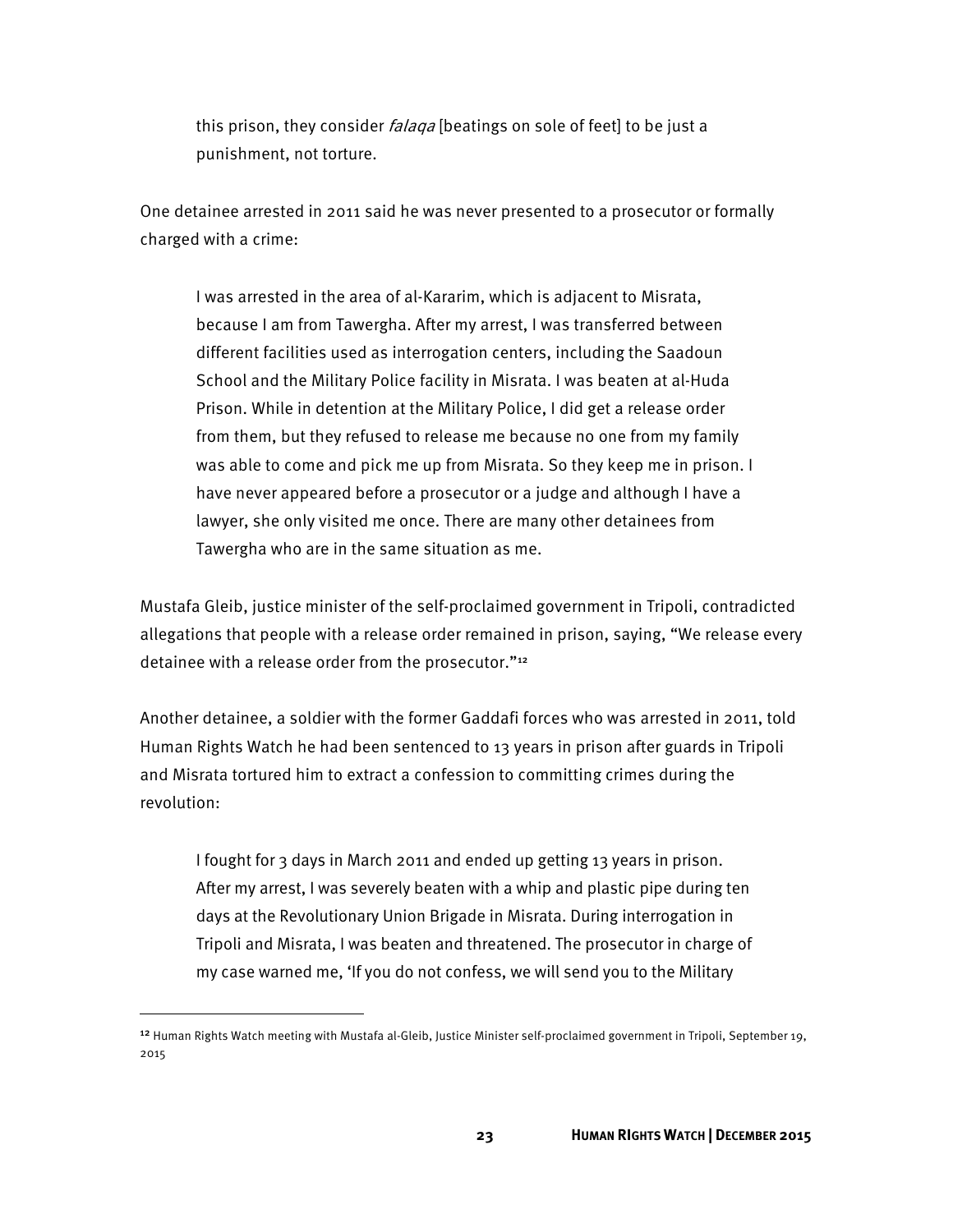Police to beat you.' So I told him, 'Write whatever you want.' They ended up using this testimony against me. I was sentenced, among other things, for 'prolonging the lifetime of the regime, suppression of the revolutionaries, wearing the military uniform and abuse of position.' I had a lawyer during the proceedings but he said nothing at all, just took my money. I was frequently punished at al-Huda Prison for hiding cigarettes, a radio and playing cards. I was beaten and put in solitary confinement. My last punishment was two weeks ago. The beatings were not normal beatings. I got around 200 lashes on the soles of the feet. Sometimes they use horse whips.

#### Other Detention Facilities

During interviews, detainees referred to other detention facilities in western Libya where they said they had recently suffered tortured or ill-treatment. The facilities included the Misrata Brigade 70 base, Tomina Prison close to Misrata, several locations of Brigade 166 from Misrata, the 'Revolutionaries Union' Brigade, and the Misrata Military Intelligence facility.

Detainees also mentioned facilities no longer in use that militias used to interrogate persons in custody. Facilities included the dissolved Supreme Security Committee facilities in Misrata and Zliten, and two schools in Misrata, al-Wahda and Saadoun, that were used for detentions.

Detainees also mentioned detention facilities in Tripoli where they said they had been tortured or otherwise ill-treated, including the Islamic Dawa headquarters, the Abu Salim Military Council, detention facilities at Mitiga military base and a facility previously known as "al-Nasser office." Several detainees also described torture and abuse in places of detention in Misrata that they were not able to identify because they were blindfolded when taken there.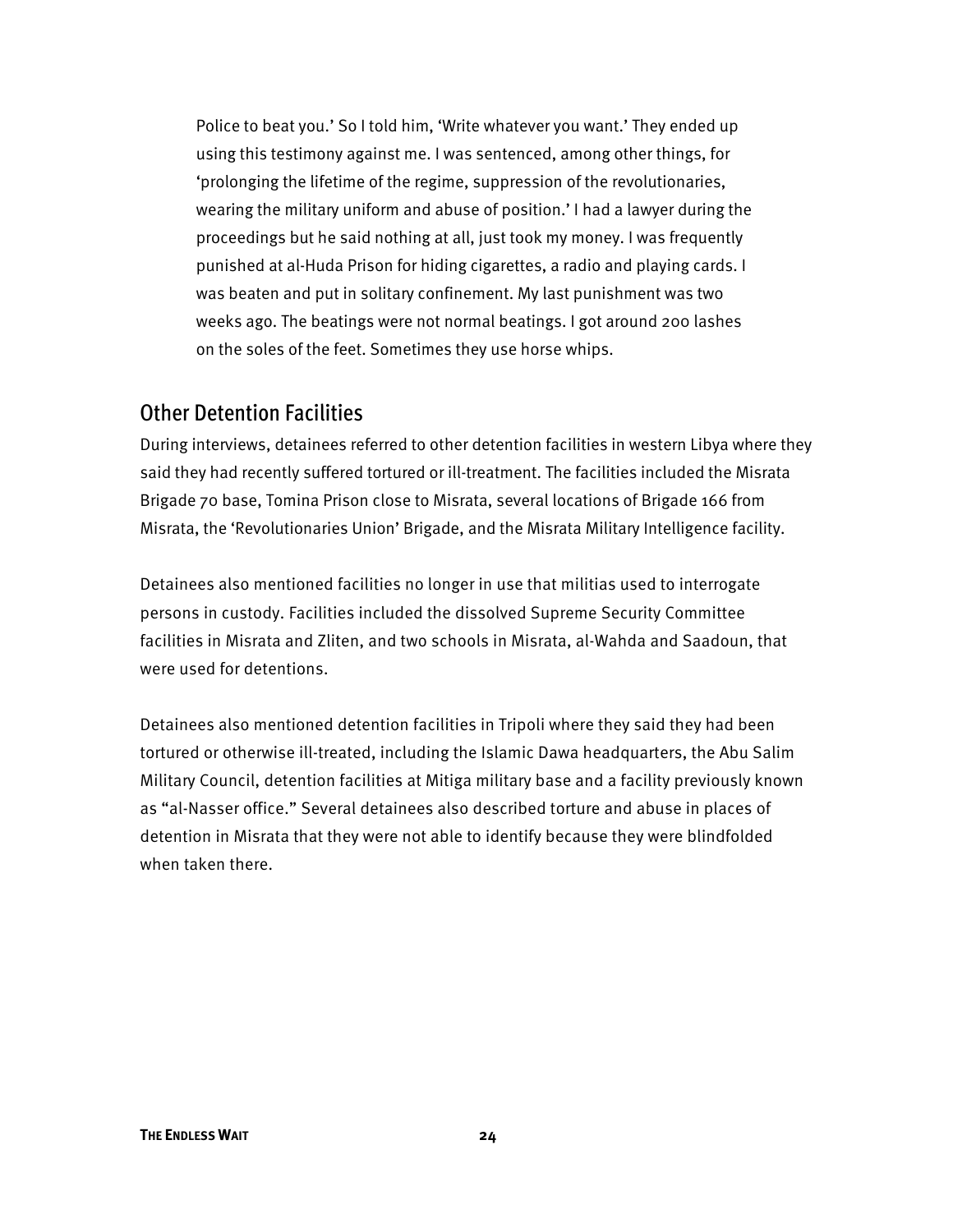# **II. Children in Detention**

The Tripoli-based government does not operate a detention facility, for persons younger than 18.<sup>13</sup> Instead, authorities detain children in prisons along with adults, putting them at risk of abuse both by guards and adult detainees. Children detainees interviewed by Human Rights Watch said they were subjected to torture and other ill-treatment and they do not receive better physical conditions of detention than other inmates. They said they had no educational opportunities, despite incarceration for up to 12 months.

Human Rights Watch interviewed three children at a detention facility in Misrata, the youngest of whom gave his age as 14, each of whom was accused of supporting the extremist group ISIS. The three were held together with the adult male population in the same cells. All three told researchers they were arrested in March 2015 in different locations in or around the city of Sirte by the 166 Brigade, a Misrata-based armed group operating under the Defense Ministry of the self-proclaimed government.

Each child, interviewed separately spoke of being tortured by members of the armed group upon arrest and during interrogation and detention by guards in various facilities in Misrata. All three said they were forced under torture to confess to being members of ISIS. All three said they had had no contact with their families since their arrest and that they had been held in solitary confinement for part of their detention. All three said a member of the prosecution had interrogated them without the presence of a lawyer at the prison but that they had not seen a judge.

One of the three children described his ordeal:

l

In March, I was arrested by Brigade 166 around the town of Ben Jawwad, where the brigade kept me for seven days. During that time, I was tortured daily for three to four hours each time. They used to handcuff me and tie a rope around my belly and then suspend me from the ceiling and beat me.

<sup>&</sup>lt;sup>13</sup> Mohamed Bisha, head of the Judicial Police, told Human Rights Watch that the Ministry of Social Affairs was in charge of opening prisons for children yet had failed to do so.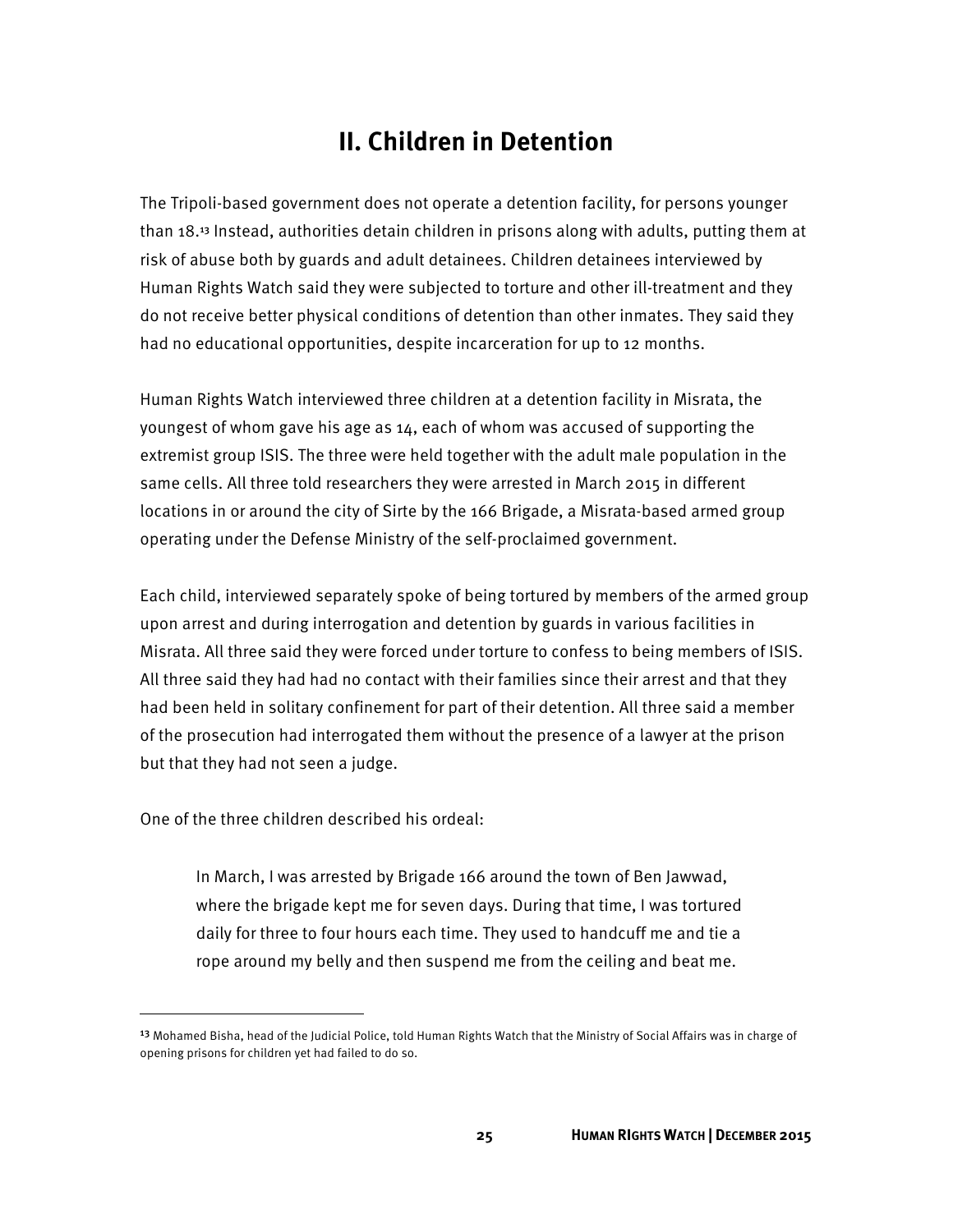They used cables, plastic pipe and sticks, and beat me on my face and my genitals while accusing me of being with ISIS. One of the brigade members tried to rape me but the commander in charge stopped him. I was transferred to the 'Revolutionary Union Brigade' in Misrata where they beat me with plastic pipe on my back, upper arms and upper thighs. At this prison the prosecutor threatened me with beatings and solitary confinement telling me to 'confess.'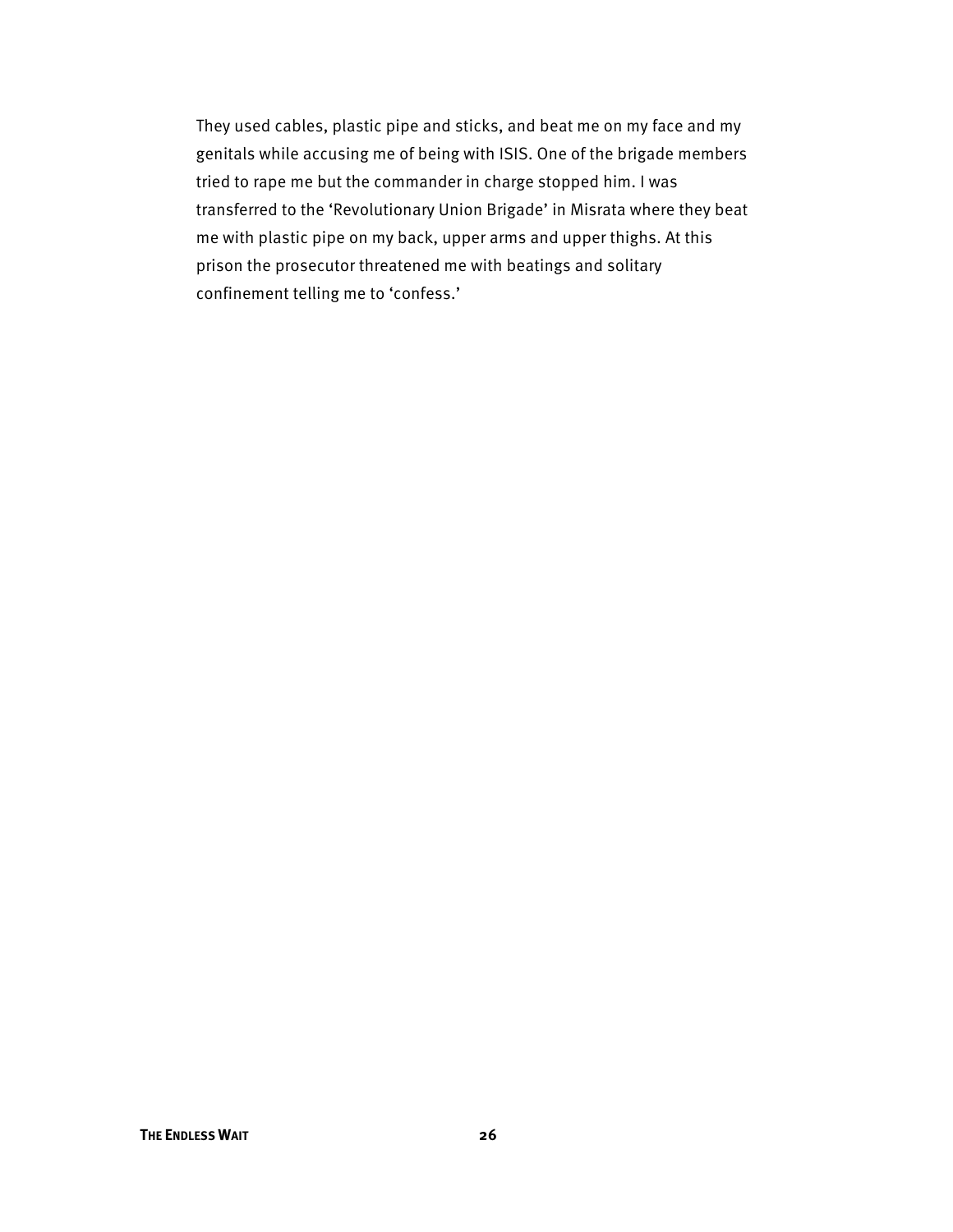# **III. Legal Standards**

All state authorities in Libya are required to comply with international human rights law applicable in the country. The ICC has jurisdiction over crimes against humanity, genocide and war crimes committed on the territory of Libya since March 2011. In addition all parties to the armed conflicts in Libya, including non-state armed groups, are obligated to observe international humanitarian law (IHL), also known as the laws of war, applicable in armed conflict.

Under international and Libyan law, detention is subject to strict due process, in particular informing the person of the reasons for arrest, basing detention on clear domestic law, prompt charge or release, prompt appearance before a judge rule on the legality of detention, and regular opportunities if held in long-term detention to challenge the lawfulness of the detention. Failure to respect such procedural safeguards makes a detention arbitrary. Under international law pretrial detention should be the exception not the rule.

The Universal Declaration of Human Rights states in article 9, "No one shall be subjected to arbitrary arrest, detention or exile." Article 9 of the International Covenant on Civil and Political Rights (ICCPR), which Libya ratified in 1970, specifies, "No one shall be deprived of his liberty except on such grounds and in accordance with such procedure as are established by law."

The UN Working Group on Arbitrary Detention has determined that detention is arbitrary when the detaining authority fails to observe, wholly or in part, the norms related to the right to due process, including for a prompt hearing before a judge following the initial detention.<sup>14</sup> Principle 11 of the UN Body of Principles for the Protection of All Persons under Any Form of Detention or Imprisonment states that a detainee must be "given an effective

 $\overline{\phantom{a}}$ 

<sup>14</sup> Working Group on Arbitrary Detention, "Report of the Working Group on Arbitrary Detention: A compilation of national, regional and international laws, regulations and practices on the right to challenge the lawfulness of detention before court," June 2014, http://www.ohchr.org/EN/HRBodies/HRC/RegularSessions/Session27/Documents/A\_HRC\_27\_47\_ENG.doc (accessed November 25, 2015).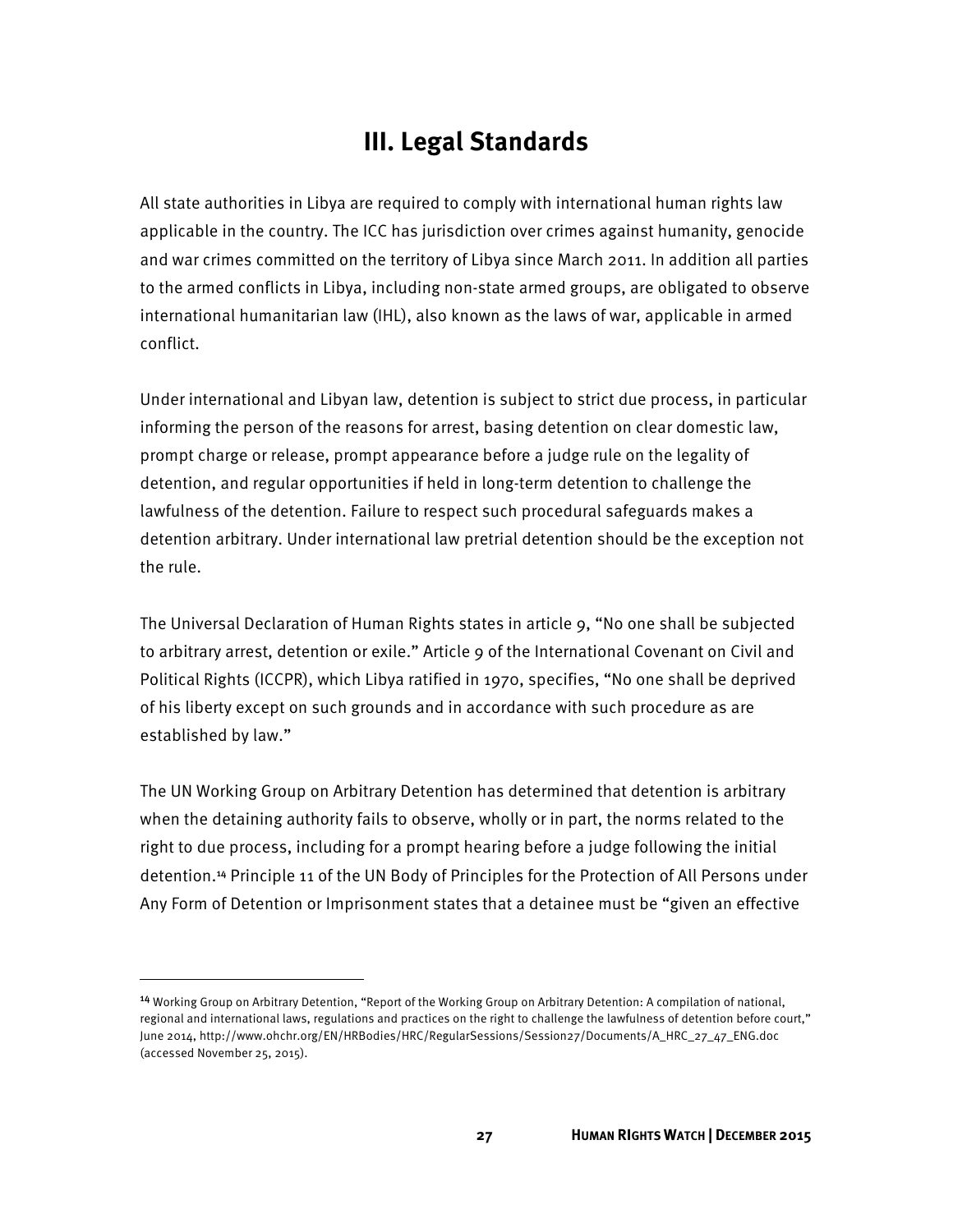opportunity to be heard promptly by a judicial or other authority," and that a judicial or other authority should be empowered to review the decision to continue detention.<sup>15</sup>

Libyan authorities are required to provide for the protection of basic rights to due process. Under human rights law, detainees are entitled to judicial review of the legality of their detention prior to, and during trial, and all the rights to a fair trial, including the right to be tried and convicted for a criminal offense only by a court of law. Unacknowledged detention is prohibited and may amount to enforced disappearance.<sup>16</sup>

Article 14 of the ICCPR affirms the most basic fair trial rights. Anyone detained shall be brought promptly before a judge or person exercising judicial power.<sup>17</sup> Governments must provide a fair hearing before a legally constituted, competent, independent, and impartial judicial body. The rights of the accused include adequate opportunity to prepare a case, present arguments and evidence, and challenge or respond to opposing arguments or evidence; the right to consult and be represented by a legal representative; and the right to a trial without undue delay and to an appeal to a higher judicial body.

Libya has also ratified the African Charter on Human and Peoples' Rights. The Principles and Guidelines on the Right to a Fair Trial and Legal Assistance in Africa, drawn up by the African Commission on Human and People's Rights, stipulate that a person can only be detained according to the law and by people authorized by law to detain prisoners, and that every detainee should be brought before a judicial authority.<sup>18</sup>

**.** 

<sup>15</sup> United Nations General Assembly, "Body of Principles for the Protection of All Persons under Any Form of Detention or Imprisonment," Resolution 43/173 (1988), A/RES/43/173 (1988), http://www.un.org/documents/ga/res/43/a43r173.htm (accessed November 25, 2015).

<sup>&</sup>lt;sup>16</sup> Libya has not signed or ratified the International Convention for the Protection of All Persons from Enforced Disappearance http://www.ohchr.org/EN/HRBodies/CED/Pages/ConventionCED.aspx (accessed November 30, 2015).

<sup>17</sup> International Covenant on Civil and Political Rights (ICCPR), adopted December 16, 1966, G.A. Res. 2200A (XXI), 21 U.N. GAOR Supp. (No. 16) at 52, U.N. Doc. A/6316 (1966), 999 U.N.T.S. 171, entered into force March 23, 1976, article 14. https://treaties.un.org/doc/Publication/UNTS/Volume%20999/volume-999-I-14668-English.pdf (accessed November 30, 2015).

<sup>18</sup> African Commission on Human and Peoples' Rights. 2003. Principles and Guidelines on the Right to a Fair Trial and Legal Assistance in Africa. Banjul: African Commission on Human and Peoples' Rights,

http://www.achpr.org/files/instruments/principles-guidelines-right-fair-

trial/achpr33\_guide\_fair\_trial\_legal\_assistance\_2003\_eng.pdf (accessed November 25, 2015).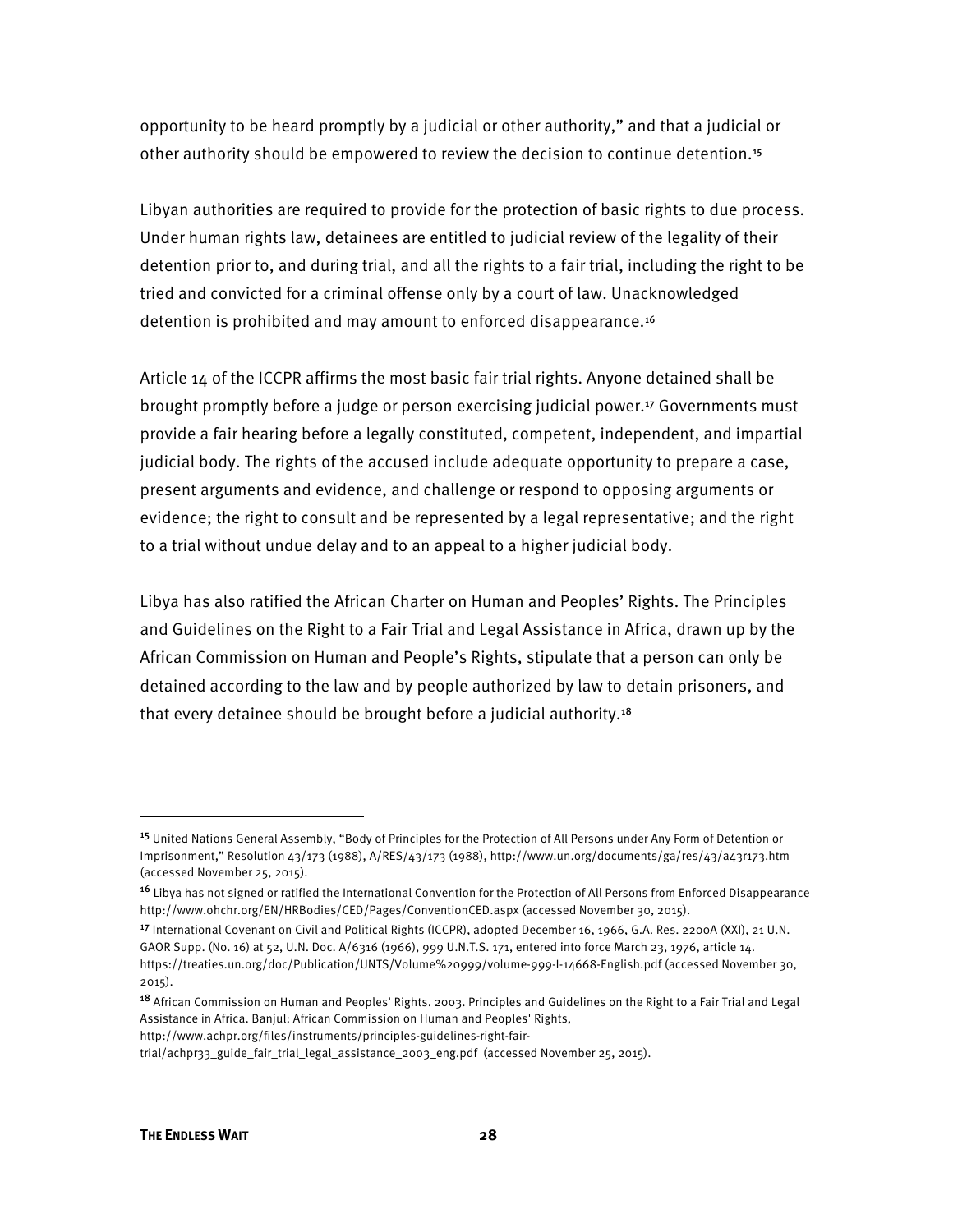The same principles state: "No circumstances whatsoever, whether a threat of war, a state of international or internal armed conflict, internal political instability or any other public emergency, may be invoked to justify derogations from the right to a fair trial." Anyone deprived of liberty must be provided with adequate food, water, clothing, shelter, and medical attention. Children deprived of their liberty, unless with their families, must have quarters separate from adults. Detained women must be held in quarters separate from those for men.

The UN Rules for the Protection of Juveniles Deprived of their Liberty, along with the UN Standard Minimum Rules for the Administration of Juvenile Justice ("The Beijing Rules") provide authoritative guidance on the treatment of children in conflict with the law.<sup>19</sup> The UN Rules for the Protection of Juveniles prohibit:

All disciplinary measures constituting cruel, inhuman or degrading treatment … including corporal punishment, placement in a dark cell, closed or solitary confinement or any other punishment that may compromise the physical or mental health of the juvenile concerned. The reduction of diet and the restriction or denial of contact with family members should be prohibited for any purpose.<sup>20</sup>

The UN special rapporteur on torture has concluded that "the imposition of solitary confinement, of any duration, on children constitutes cruel, inhuman or degrading treatment or punishment or even torture," because of the psychological harm it inflicts.<sup>21</sup>

The UN Standard Minimum Rules for the Treatment of Prisoners (the Mandela Rules) establish standards to which all UN member states should adhere in protecting the rights of women in detention.<sup>22</sup> Rule 2 requires that the standards be applied impartially, without

**.** 

<sup>&</sup>lt;sup>19</sup> UN Rules for the Protection of Juveniles Deprived of their Liberty, adopted December 14, 1990, G.A. Res. 45/113, annex, 45 U.N. GAOR Supp. (No. 49A) at 205, U.N. Doc. A/45/49 (1990); UN Standard Minimum Rules for the Administration of Juvenile Justice ("The Beijing Rules"), adopted November 29, 1985, G.A. Res. 40/33, annex, 40 U.N. GAOR Supp. (No. 53) at 207, U.N. Doc. A/40/53 (1985).

<sup>&</sup>lt;sup>20</sup> UN Rules for the Protection of Juveniles Deprived of their Liberty, para. 67.

<sup>&</sup>lt;sup>21</sup> UN Commission on Human Rights, Report of the Special Rapporteur on torture and other cruel, inhuman or degrading treatment or punishment, Juan E. Méndez, A/HRC/28/68, March 5, 2015, at para. 44, http://daccess-ddsny.un.org/doc/UNDOC/GEN/G15/043/37/PDF/G1504337.pdf?OpenElement (accessed November 25, 2015).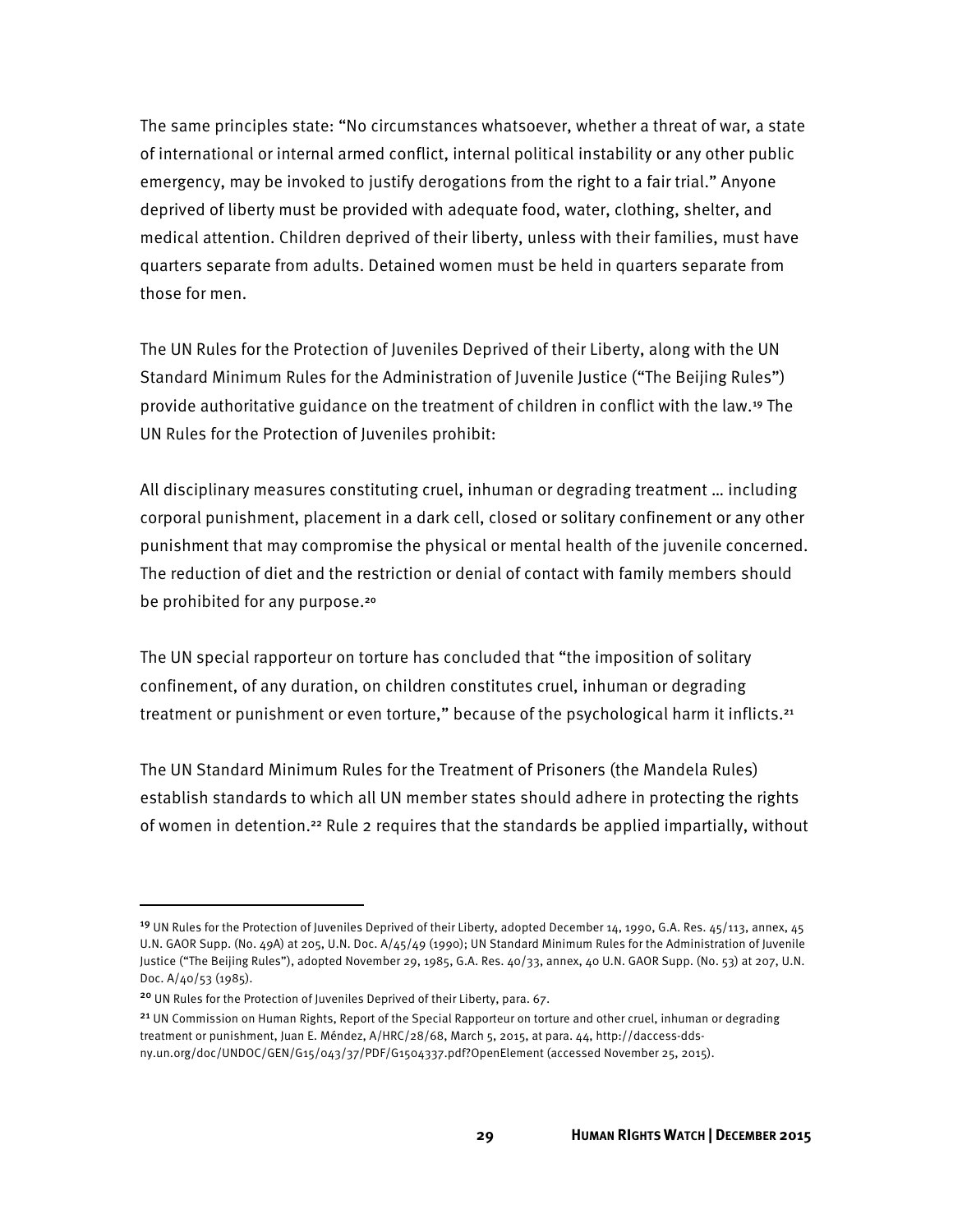"discrimination on the grounds of race, color, sex, language, religion, political or other opinion, national or social origin, property, birth or any other status;" Rule 11 requires that men and women "be detained in separate institutions; in an institution which receives both men and women, the whole of the premises allocated to women shall be entirely separate;" and Rule 81 provides that "the part of the prison set aside for women shall be under the authority of a responsible woman staff member who shall have the custody of the keys of all that part of the prison."<sup>23</sup>

The UN Rules for the Treatment of Women Prisoners and Non-custodial Measures for Women Offenders (the Bangkok Rules) supplements this, including for instance, women's specific hygiene needs.<sup>24</sup>

The ICCPR limits the circumstances in which a state can impose the death penalty. The United Nations Human Rights Committee, the body that interprets the ICCPR, has said that, "in cases of trials leading to the imposition of the death penalty, scrupulous respect of the guarantees of fair trial is particularly important."<sup>25</sup>

Human Rights Watch opposes the death penalty in all circumstances as an inherently cruel and inhumane punishment. Libya should join the many countries already committed to the UN General Assembly's December 18, 2007 resolution calling for a moratorium on executions, part of a global trend toward abolishing the death penalty.

International law prohibits any form of torture. The Convention against Torture and Other Cruel, Inhuman or Degrading Treatment or Punishment, obligates Libya to investigate and prosecute all those responsible for torture in its territory.<sup>26</sup> Both the ICCPR and the

 $\overline{\phantom{a}}$ 

<sup>&</sup>lt;sup>22</sup> United Nations Standard Minimum Rules for the Treatment of Prisoners (Standard Minimum Rules), adopted by the First United Nations Congress on the Prevention of Crime and the Treatment of Offenders, held at Geneva in 1955, and approved by the Economic and Social Council by its resolution 663 C (XXIV) of July 31, 1957, and 2076 (LXII) of May 13, 1977.  $23$  Ibid.

<sup>24</sup> United Nations Rules for the Treatment of Women Prisoners and Non-custodial Measures for Women Offenders (the Bangkok Rules), Resolution 2010/16, July 22, 2010, https://www.un.org/en/ecosoc/docs/2010/res%202010-16.pdf (accessed November 30, 2015).

<sup>&</sup>lt;sup>25</sup> Human Rights Committee, General Comment No. 32, Article 14: Right to equality before courts and tribunals and to a fair trial, U.N. Doc. CCPR/C/GC/32 (2007).

<sup>&</sup>lt;sup>26</sup> Convention against Torture and Other Cruel, Inhuman or Degrading Treatment or Punishment (Convention against Torture), adopted December 10, 1984, G.A. res. 39/46, annex, 39 U.N. GAOR Supp. (No. 51) at 197, U.N. Doc. A/39/51 (1984), entered into force June 26, 1987. http://www.un.org/documents/ga/res/39/a39r046.htm (accessed November 30, 2015).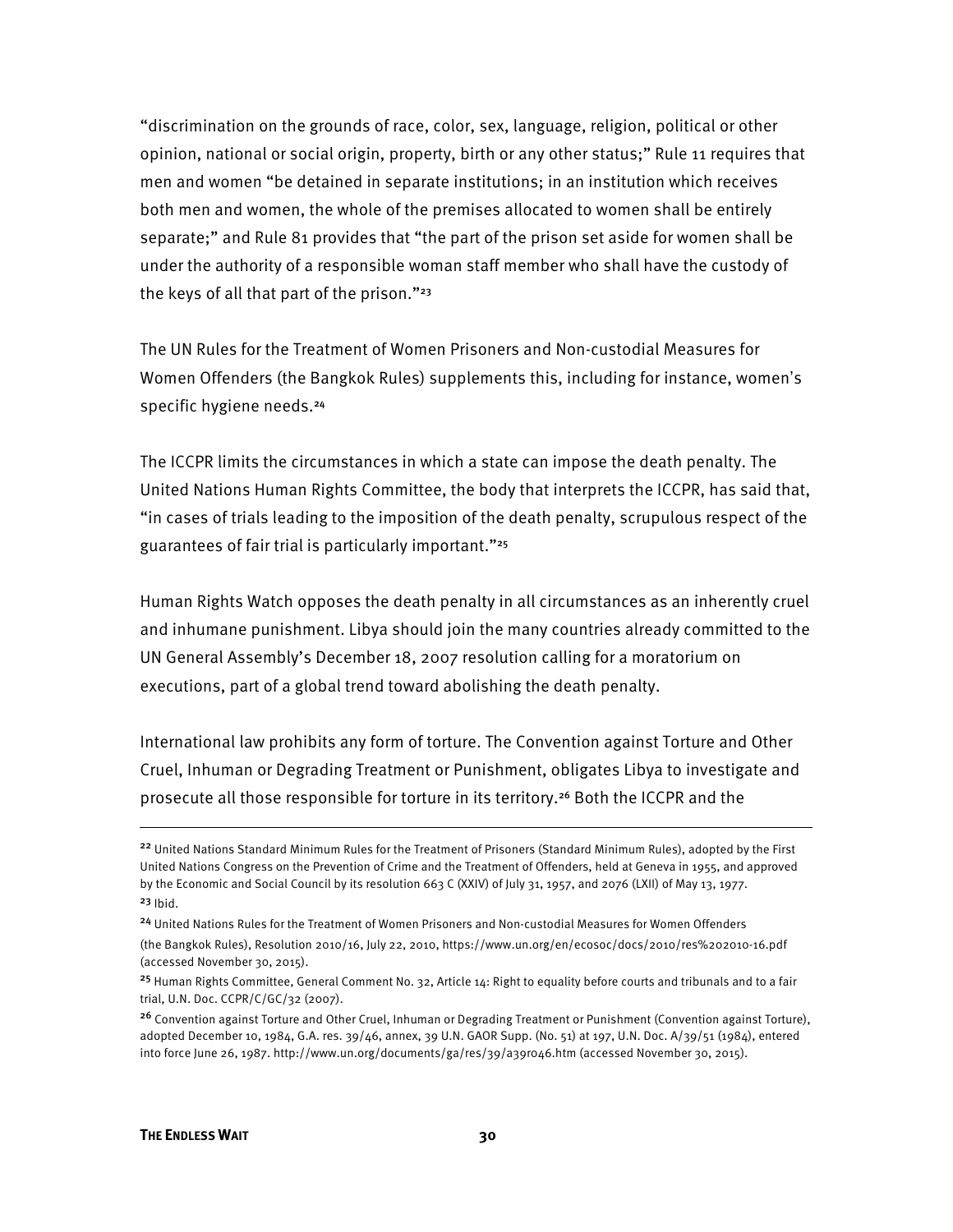Convention against torture prohibit anyone from being compelled to testify against themselves or to confess guilt.

The Convention Against Torture obligates states to ensure that any statement "made as a result of torture shall not be invoked as evidence in any proceedings, except against a person accused of torture as evidence that the statement was made."27

No exceptional circumstances may justify torture and ill-treatment, and international law requires that anyone responsible for it be investigated and prosecuted.

Article 7 of the ICCPR states, "No one shall be subjected to torture or to cruel, inhuman or degrading treatment or punishment […]." Corporal punishment, including beatings, flogging and amputation of limbs violate this prohibition.

While international human rights law does not prohibit solitary confinement as such, prolonged solitary confinement can be inconsistent with respect for inmates' humanity.<sup>28</sup> International treaty bodies and human rights experts—including the Human Rights Committee,<sup>29</sup> the Committee against Torture,<sup>30</sup> and both the current and former UN special rapporteurs on torture<sup>31</sup>—have concluded that depending on the specific conditions, the duration, and the prisoners on whom it is imposed, solitary confinement may amount to cruel, inhuman, or degrading treatment that violates human rights and may amount to torture.

 $\overline{\phantom{a}}$ 

<sup>27</sup> Ibid.

<sup>&</sup>lt;sup>28</sup> See UN Human Rights Committee, General Comment 20, Article 7, Compilation of General Comments and General Recommendations Adopted by Human Rights Treaty Bodies, U.N. Doc. HRI/GEN/1/Rev.1 at 30 (1994), para. 6.; UN Human Rights Committee, Consideration of reports submitted by States parties under Article 40 of the Covenant, Concluding observations of the Human Rights Committee, United States of America, UN Doc. CCPR/C/USA/CO/3 (2006); UN Committee Against Torture, Consideration of reports submitted by States parties under Article 19 of the Convention, Conclusions and Recommendations of the Committee Against Torture, United States of America, UN Doc. CAT/C/USA/CO/2, 2006; UN General Assembly, Torture and other cruel, inhuman or degrading treatment or punishment: Note by the Secretary-General, U.N. Doc. A/63/175, July 28, 2008, p. 18-21.

<sup>29</sup> UN Human Rights Committee, General Comment 20, Article 7, Compilation of General Comments and General Recommendations Adopted by Human Rights Treaty Bodies, U.N. Doc. HRI/GEN/1/Rev.1 at 30 (1994).

<sup>&</sup>lt;sup>30</sup> UN Committee Against Torture, Consideration of reports submitted by States parties under Article 19 of the Convention, Conclusions and Recommendations of the Committee Against Torture, United States of America, U.N. Doc. CAT/C/USA/CO/2  $(2006)$ 

<sup>&</sup>lt;sup>31</sup> UN General Assembly, Torture and other cruel, inhuman or degrading treatment or punishment: Note by the Secretary-General, U.N. Doc. A/63/175, July 28, 2008, p. 18-21.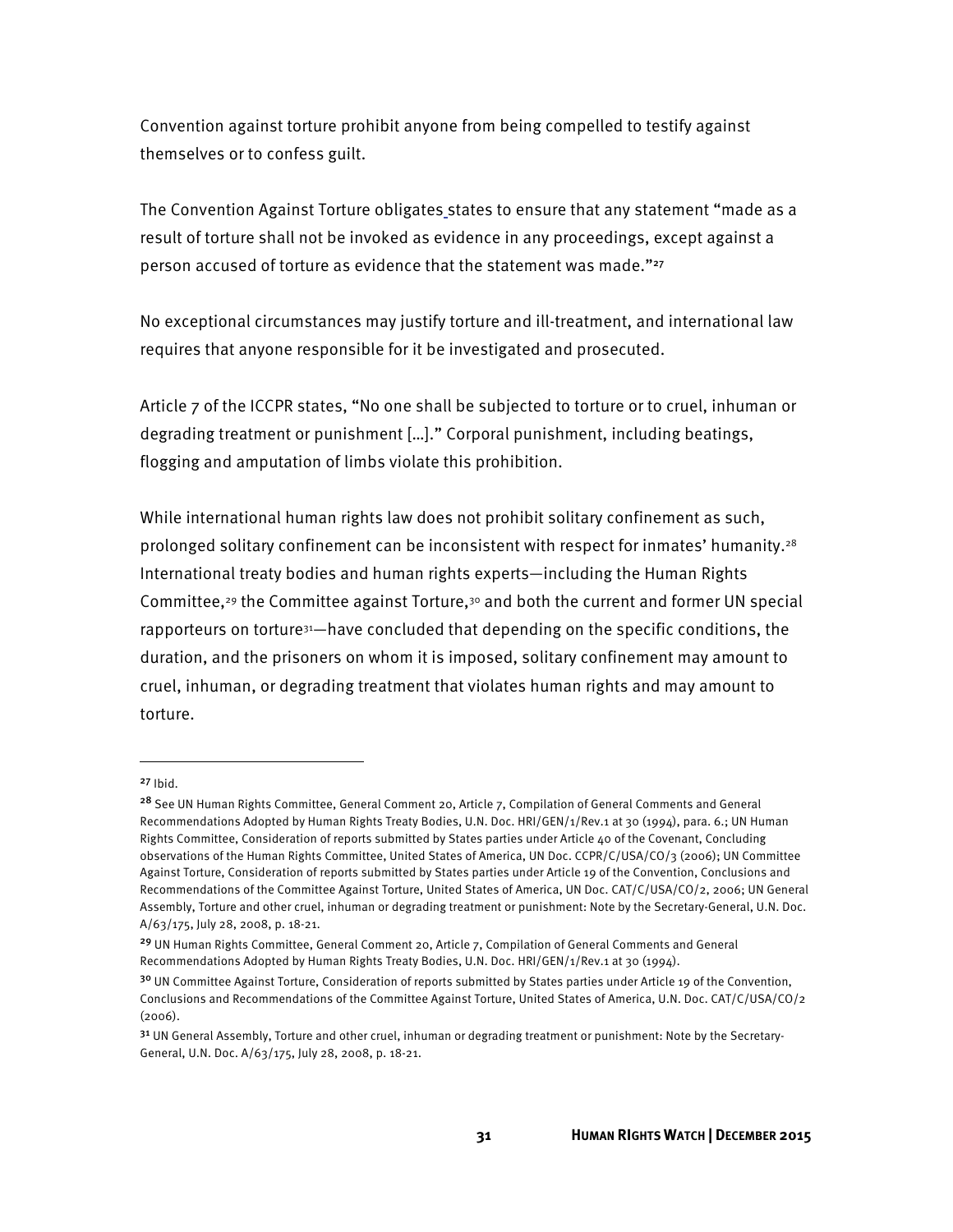International humanitarian law applicable during non-international armed conflicts, requires parties to the conflict to protect anyone in custody, against "violence to life and person, in particular murder of all kinds, mutilation, cruel treatment and torture" and "outrages upon personal dignity, in particular humiliating and degrading treatment." No sentences may be handed down except by a "regularly constituted court" that meets international fair trial standards. Violating this provision may amount to a war crime.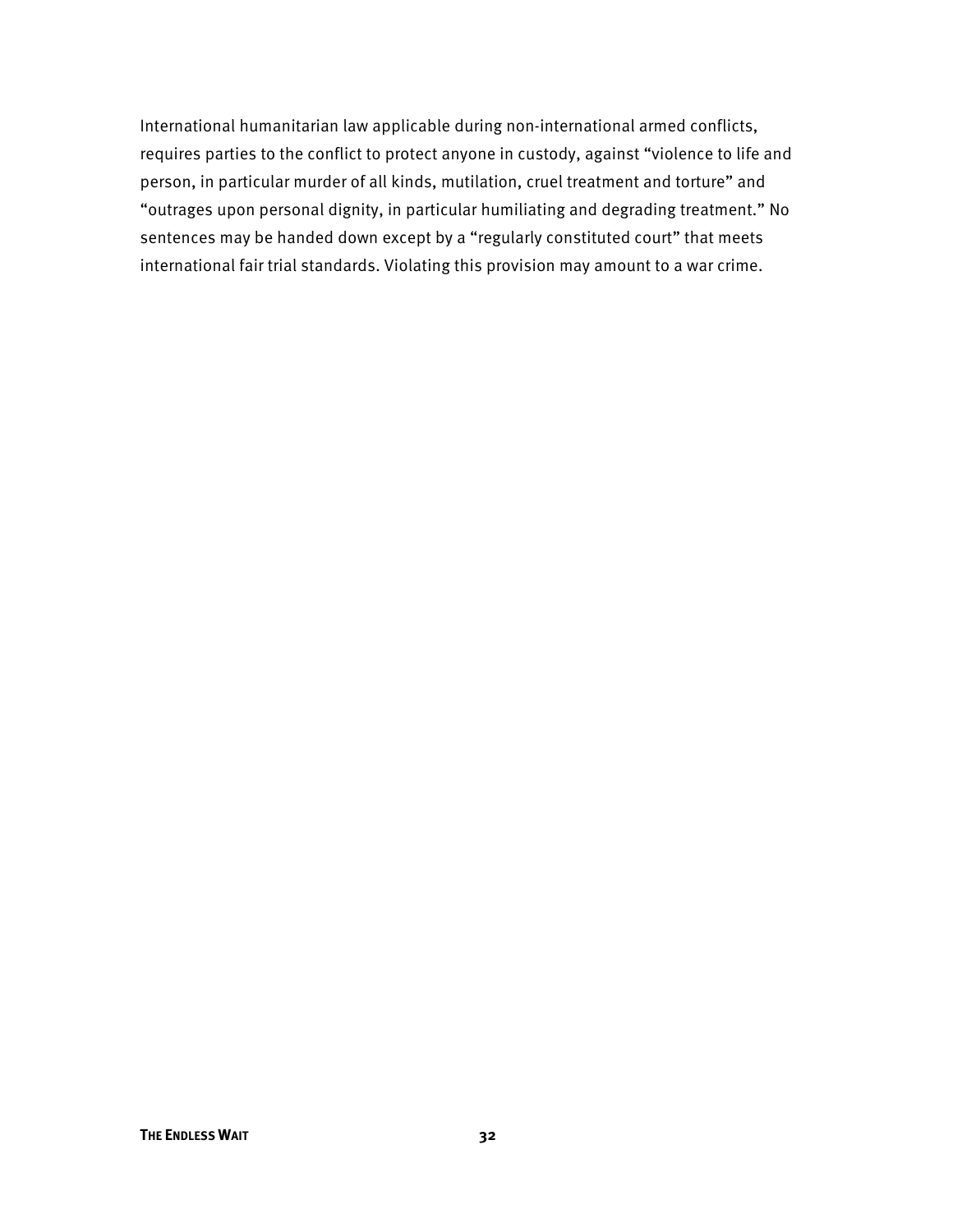# **Acknowledgements**

This report was written and researched by Hanan Salah, researcher in the Middle East and North Africa division of Human Rights Watch.

Brahim Alansari, research assistant in the Middle East and North Africa division contributed to the research for this report. Eric Goldstein, Deputy Director Middle East and North Africa division, edited the report. Clive Baldwin, legal and policy, and Danielle Haas, program, provided legal and program review. Balkees Jarrah, Bill Van Esveld, Akshaya Kumar, Rothna Begum, all reviewed the report. Sarkis Balkhian and Sandy Elkhoury, associates in the Middle East and North Africa division, provided editorial and production assistance. Kathy Mills, publications specialist, and Jose Martinez, coordinator, provided production assistance.

Human Rights Watch thanks Ibrahim Bashiya and Mohamed Bisha for granting access and facilitating visits to detention facilities.